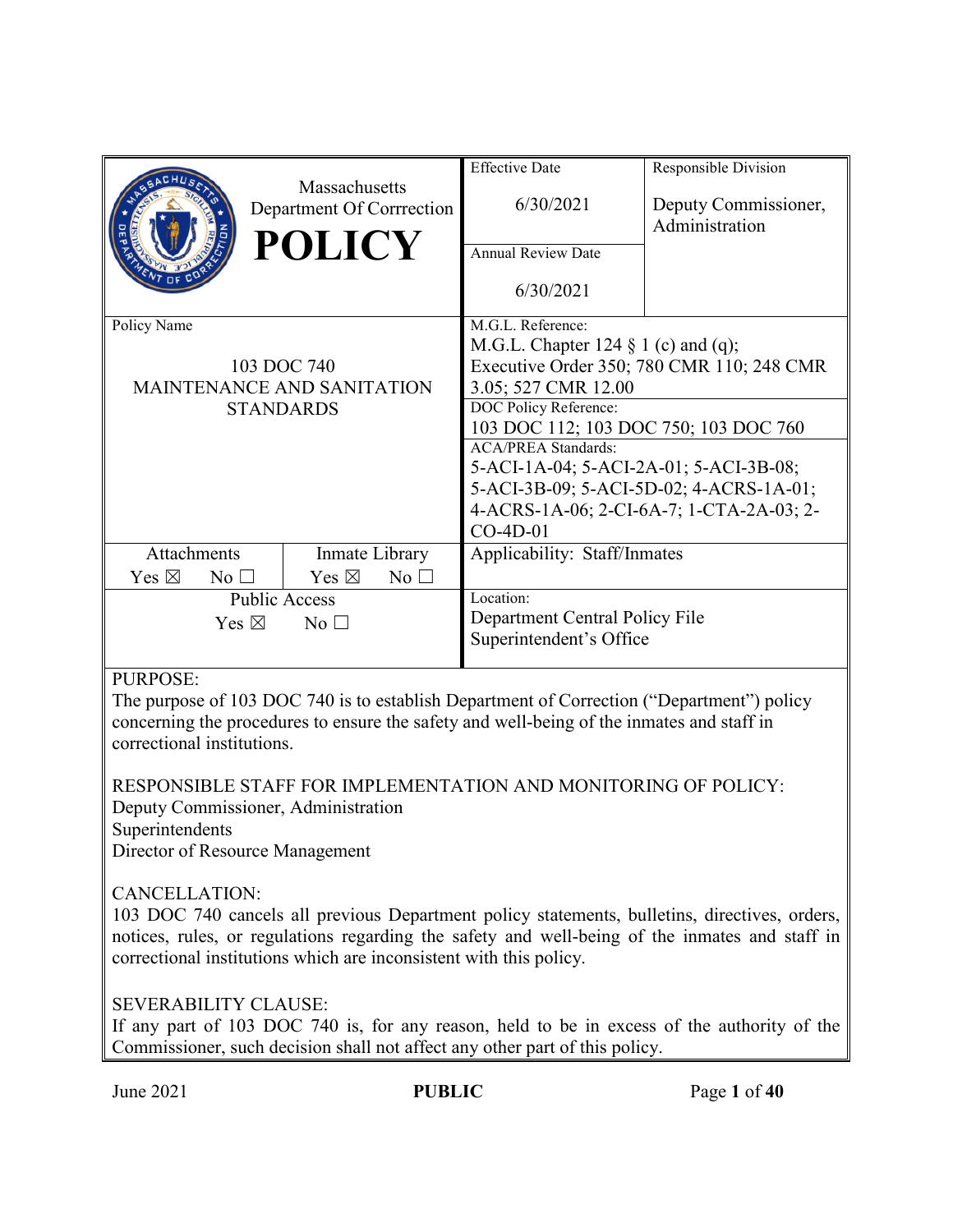## **TABLE OF CONTENTS**

| 740.01 | Definitions                                 | 3 |
|--------|---------------------------------------------|---|
| 740.02 | Department of Public Health Regulations     | 3 |
| 740.03 | Preventative Maintenance Guidelines         | 3 |
| 740.04 | <b>Facility Housekeeping Guidelines</b>     | 5 |
| 740.05 | Executive Order 350; Clean State Initiative | 5 |
| 740.06 | <b>Construction/Maintenance Permits</b>     | 5 |
| 740.07 | Lead Management Program                     | 6 |
| 740.08 | Asbestos Operations and Maintenance         | 7 |

## **ATTACHMENTS**

| Attachment #1 | Lead Management Programs for Lead Containing Paints |  |
|---------------|-----------------------------------------------------|--|
|               |                                                     |  |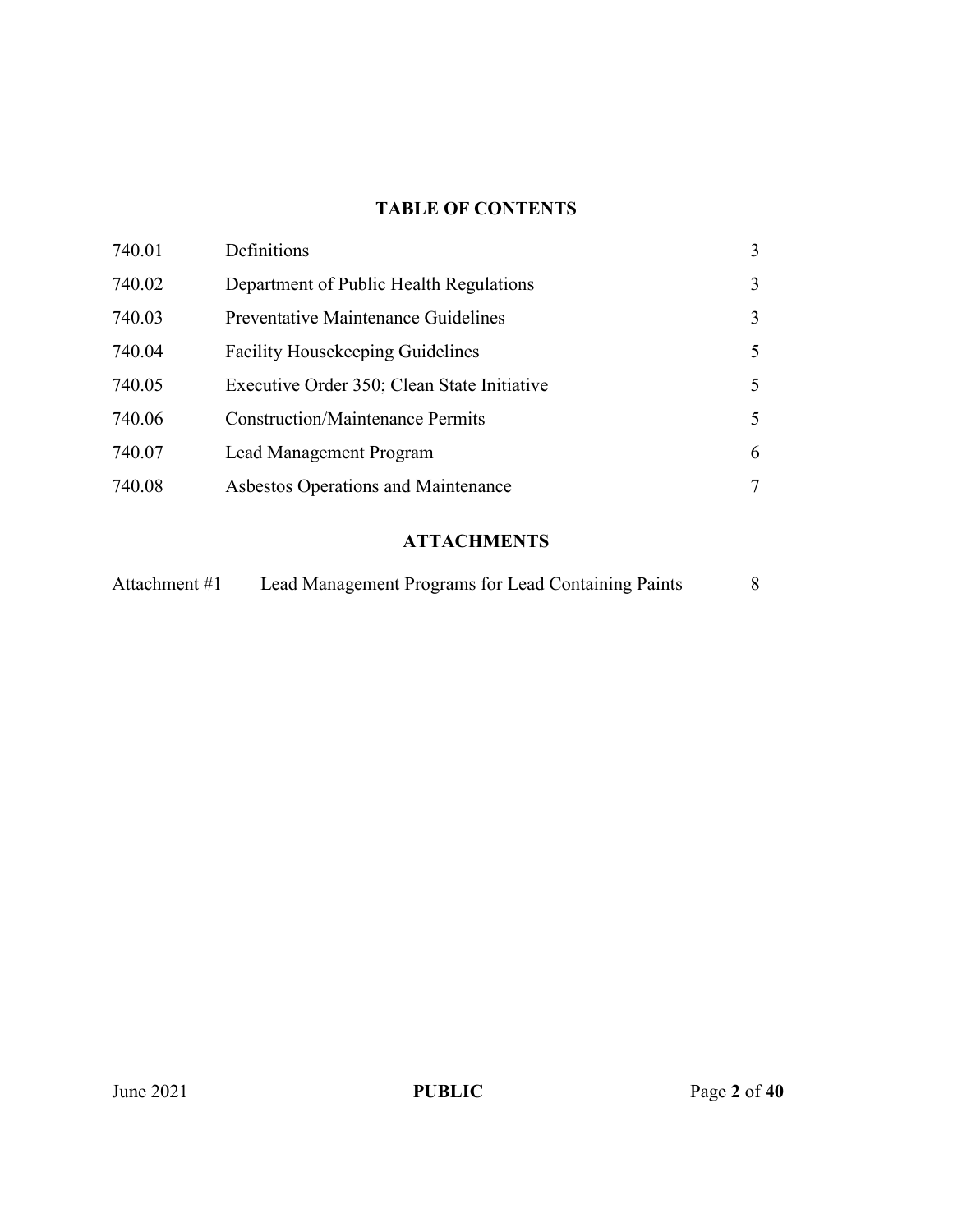### **740.01 DEFINITIONS**

CMR – Code of Massachusetts Regulations.

Division of Capital Asset Management and Maintenance (DCAMM) - The State agency responsible for capital facility projects.

Division of Resource Management - The Division which is responsible for the planning and management of all feasibility studies, design development, infrastructure and emergency repairs, and construction for the Department.

DEP - Department of Environmental Protection.

DPH - Department of Public Health.

### **740.02 DEPARTMENT OF PUBLIC HEALTH REGULATIONS**

Each institution shall comply with applicable Massachusetts Department of Public Health regulations as required by statute, regarding maintenance in the Department facilities and institutions.

A copy of the written DPH inspection report shall be kept on file at each facility as assurance of continuing compliance with these regulations.

#### **740.03 PREVENTIVE MAINTENANCE GUIDELINE**

Each institution shall adopt the Capital Asset Maintenance Information System ("CAMIS Program") as the comprehensive preventive maintenance plan for the physical plant. This plan is designed to prolong the useful life of all institution property and equipment by performing regular inspections of the physical plant and providing for the preventive maintenance work scheduled for daily, weekly, monthly, or annual inspections. In addition, the plan shall provide for regular maintenance and emergency repairs or replacement of equipment.

The preventive maintenance plan shall address, but not be limited to the following:

1. Structural Maintenance

A schedule of inspection of structural elements of the facility such as, but not limited to: roof slabs, floor slabs, columns, stairs, bearing walls, foundations, and others to monitor for deleterious changes in their make up. Each institution shall develop a schedule to accomplish these inspections. Any noted concerns regarding the structural elements shall be immediately reported to the Division of Resource Management.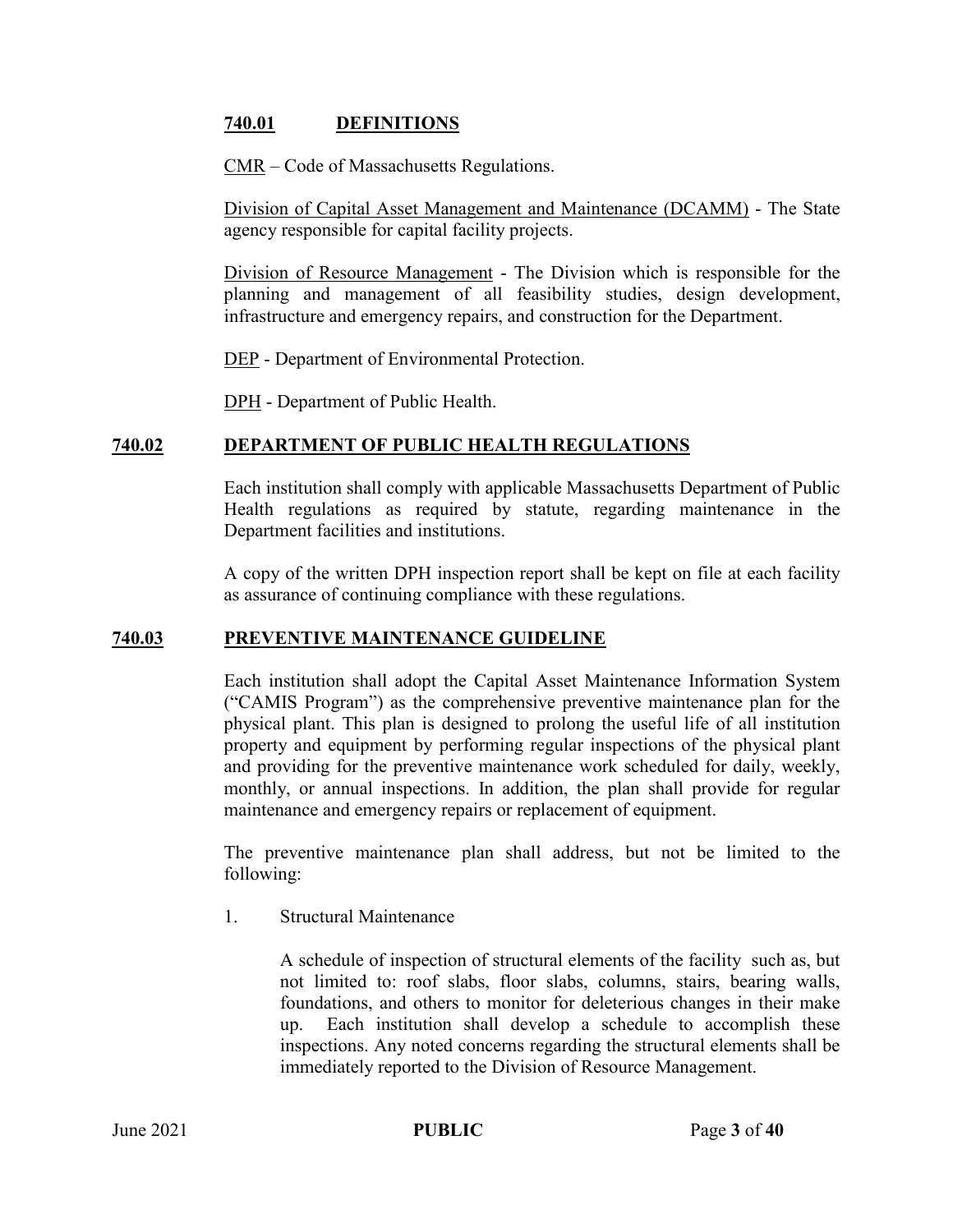2. Non-Structural Maintenance

Non-structural elements such as, but not limited to: non-bearing walls, roof membranes and coverings, windows, doors, skylights, shall be kept rodent-proof, watertight, and in good repair. All interior elements shall be free from defects, which constitute an accident hazard or provide insect or rodent harborage or render the area difficult to keep clean. The institution shall develop a schedule by area for continued upkeep of the above areas.

- 3. Plumbing Maintenance
	- A. Each institution shall have a water supply which is adequate, for necessary uses, of a safe and sanitary quality and from a source approved by the DEP.
	- B. Each inmate and each employee shall have access to a supply of hot water sufficient for personal hygiene of temperature as set forth by the DPH, and in quantity and pressure sufficient for use of wash basin or shower.
	- C. Each institution shall have an adequate sanitary drainage and sewerage system. All plumbing shall be maintained in good repair and shall be free from leaks.
	- D. The administrator of each institution shall cause regular tests and inspections of its water quality and sewerage system effluent to be conducted and recorded including, but not limited to, test for bacteria as required by DEP. Institutions with municipal sewer or centralized wastewater facilities administered by other correctional institutions are exempt from effluent testing. Tests shall be in accordance with EPA and/or DEP and/or Title V standards for wastewater disposal systems.
- 4. Grounds Maintenance

The outside grounds of each institution shall be maintained in a neat and orderly condition, in good repair, and fit for the uses intended.

5. Other Equipment and Systems

The preventive maintenance plan shall include periodic inspections, maintenance, and repair of other systems and equipment, including but not limited to: treatment plants, heating distribution systems, emergency power generators, electric motors and controls, electric transformers, air conditioning, ventilation, refrigeration equipment, electric distribution systems, and kitchen equipment.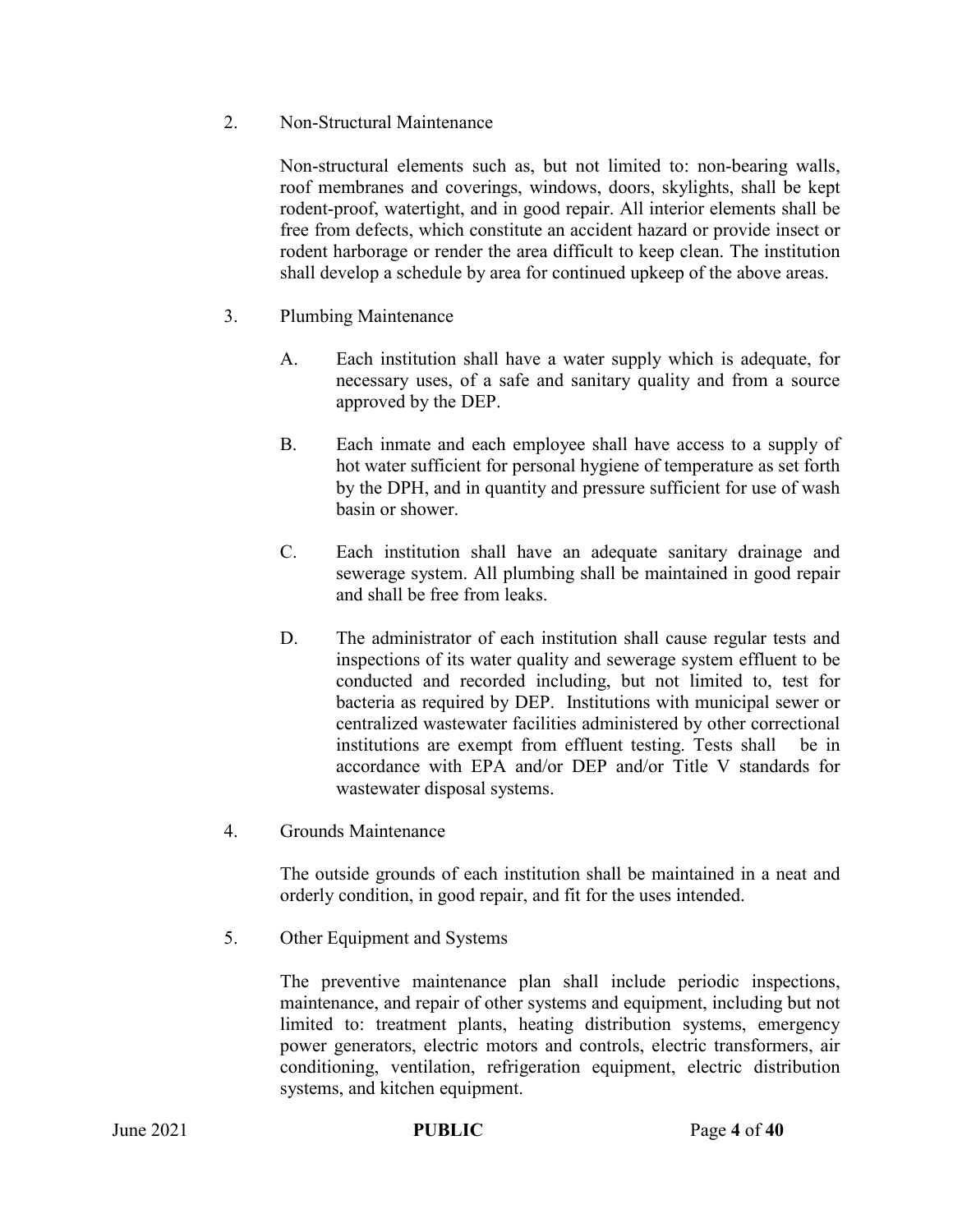- 6. Scheduled Maintenance
	- A. Each institution shall utilize the CAMIS Program to manage its scheduled maintenance plan. This includes generating and tracking work orders.
	- B. Each institution shall coordinate this effort with the Division of Resource Management which shall act as liaison with Division of Capital Asset Management and Maintenance ("DCAMM").
	- C. The system shall be computerized in nature, and each institution shall devote appropriate resources to accomplish this.
- 7. Building Plan File

Each institution shall maintain a building plan file where documents representing the facility construction shall be kept.

### **740.04 FACILITY HOUSEKEEPING GUIDELINES**

Housing guidelines shall be in accordance with 103 DOC 112, *Institution Assessment/Inspection*, 103 DOC 750, *Hygiene Standards*, and 103 DOC 760, *Food Service Policy*.

#### **740.05 EXECUTIVE ORDER 350; CLEAN STATE INITIATIVE**

In keeping with Executive Order 350, commonly known as the Clean State Initiative, each institution shall work diligently and expeditiously to ensure to the greatest extent possible, that they fully comply with, and implement in its operations, the environmental statutes and regulations of the Commonwealth. The institution shall ensure that the operations and practices include preventive environmental measures, including the use of environmentally up-to-date equipment, materials and processes, and other appropriate preventive and environmentally beneficial activities whenever possible. (e.g., reduction of solid wastes, recycling special wastes, reduction of products considered hazardous, "green" procurement.)

#### **740.06 CONSTRUCTION/MAINTENANCE PERMITS**

Each institution shall secure applicable permits from the authorities having jurisdiction for construction and maintenance activities as required for compliance with Federal, State and Local regulations.

As required by 780 CMR 110, Massachusetts State Building Code (MSBC),– Application for Permit, "It shall be unlawful to construct, reconstruct, alter, repair,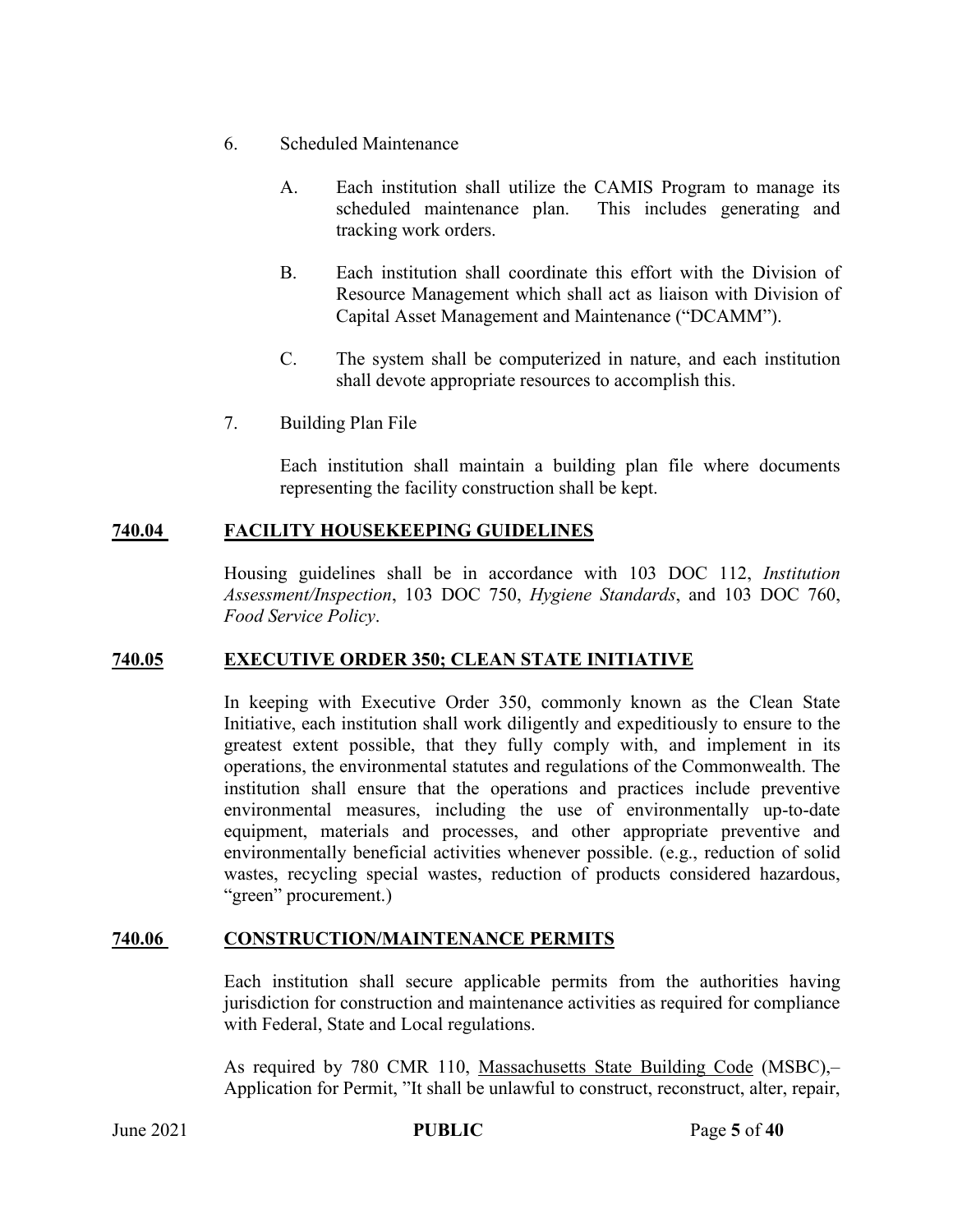remove or demolish a building or structure; or to change the use or occupancy of a building or structure; or to install or alter any equipment for which provision is made or the installation of which is regulated by 780 CMR without first filing a written application with the building official and obtaining the required permit therefore."

1. General Building Construction, Renovation, Maintenance and Demolition:

Building permit applications shall be filed with the State Building Inspector, Division of Professional Licensure (DPL). All building permit applications shall be submitted first to the Director of Resource Management, Department Central Headquarters, for review before filing with the DPL.

A licensed construction supervisor is required to supervise persons engaged in construction, reconstruction, alteration, repair, removal or demolition involving any activity regulated by any provision of MSBC. A licensed construction supervisor shall be licensed according to 780 CMR 110.R5.

2. Plumbing:

As required by the Massachusetts Plumbing Code 248 CMR  $3.05(1)(b)(1)(a)-(e)$ , plumbing shall not be installed, altered, removed, replaced or repaired until a permit has been issued. Plumbing permit applications shall be filed with the State Plumbing Inspector. Permits to perform plumbing work shall be issued to licensed plumbers only.

3. Electrical:

All installation, repair and maintenance of wiring and electrical fixtures used for light, heat and power purposes in buildings and structures shall be in conformance with the Massachusetts Electrical Code 527 CMR 12.00. Each institution shall apply to the local wiring inspector for a yearly permit to perform routine electrical maintenance. For special projects, above and beyond the scope of routine maintenance, a project specific wiring permit shall be secured. Permits to perform electrical work shall be issued to licensed electricians only.

#### **740.07 LEAD MANAGEMENT PROGRAM**

All construction activities, including but not limited to construction, demolition, modification, alteration, renovation, removal, painting, repair and all maintenance work whereby lead containing material could be disturbed shall be performed in conformance with the Lead Management Program for Lead-Containing Paints as described in "Attachment #1".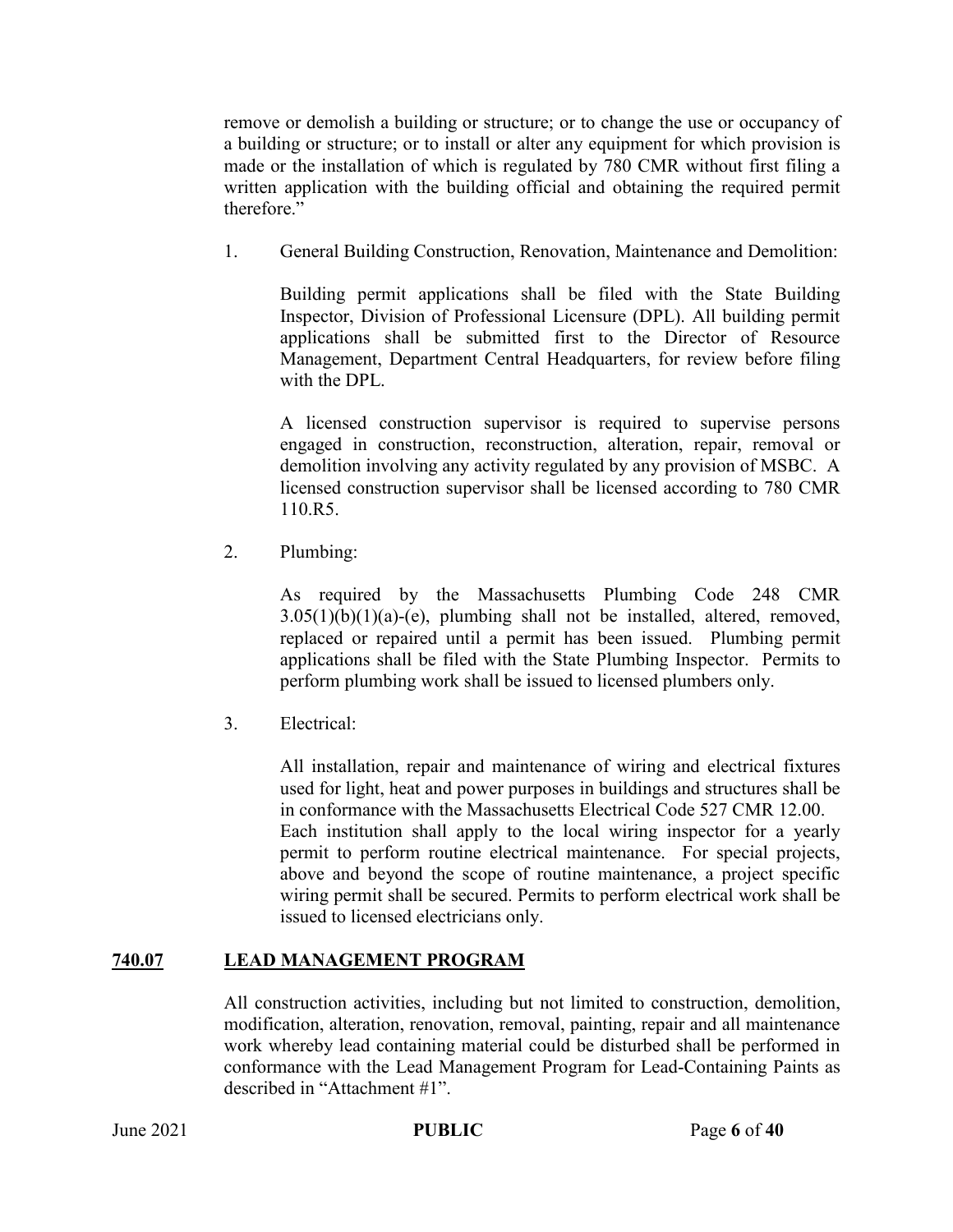The principal objective of the Lead Management Program is to minimize the exposure of employees, inmates and contractors to lead originating from construction and maintenance activities performed at the Department's institutions. Workers who perform activities that impact lead-containing paints and materials shall do so with the utmost concern for health, safety and the environment.

#### **740.08 ASBESTOS OPERATIONS AND MAINTENANCE PROGRAM**

The Department shall implement a program that includes removal, repair, or inplace management of installed Asbestos-Containing Material (ACM) in accordance with all applicable Federal and State regulations.

To this extent, the Division of Resource Management has developed a sitespecific Asbestos Operations and Maintenance (O&M) program for each institution where ACM's are present. Each institution shall implement its O&M in accordance with Department policies and applicable Federal and State regulations. The Asbestos O&M Program is designed to:

- Monitor the condition of ACM.
- Prevent future release by minimizing and controlling ACM disturbance or damage.
- Control maintenance, renovation, construction and demolition activities relative to ACM disturbance.
- Alert Institution staff to the location of ACM.
- Ensure periodic re-inspection wherever ACM is located.

Work at Department institutions by Department employees, inmates and outside contractors shall be regulated and supervised in accordance with the site-specific O&M programs. All work activities shall be conducted in such ways as not to alter ACM conditions and not to increase the potential for impact upon air quality. Department employees and inmates shall not conduct any activities involving disturbance, repair or clean-up of ACM.

Only a qualified, licensed Asbestos Abatement Contractor shall be permitted to clean up, handle or remove ACM. Each institution shall ensure that outside contractors working at the facility are notified of the locations of ACM in proximity to their work area and that the proper precautions are to be taken. Outside contractors shall not begin work proximate to ACM until they have completed and signed the Notification Form per the O&M.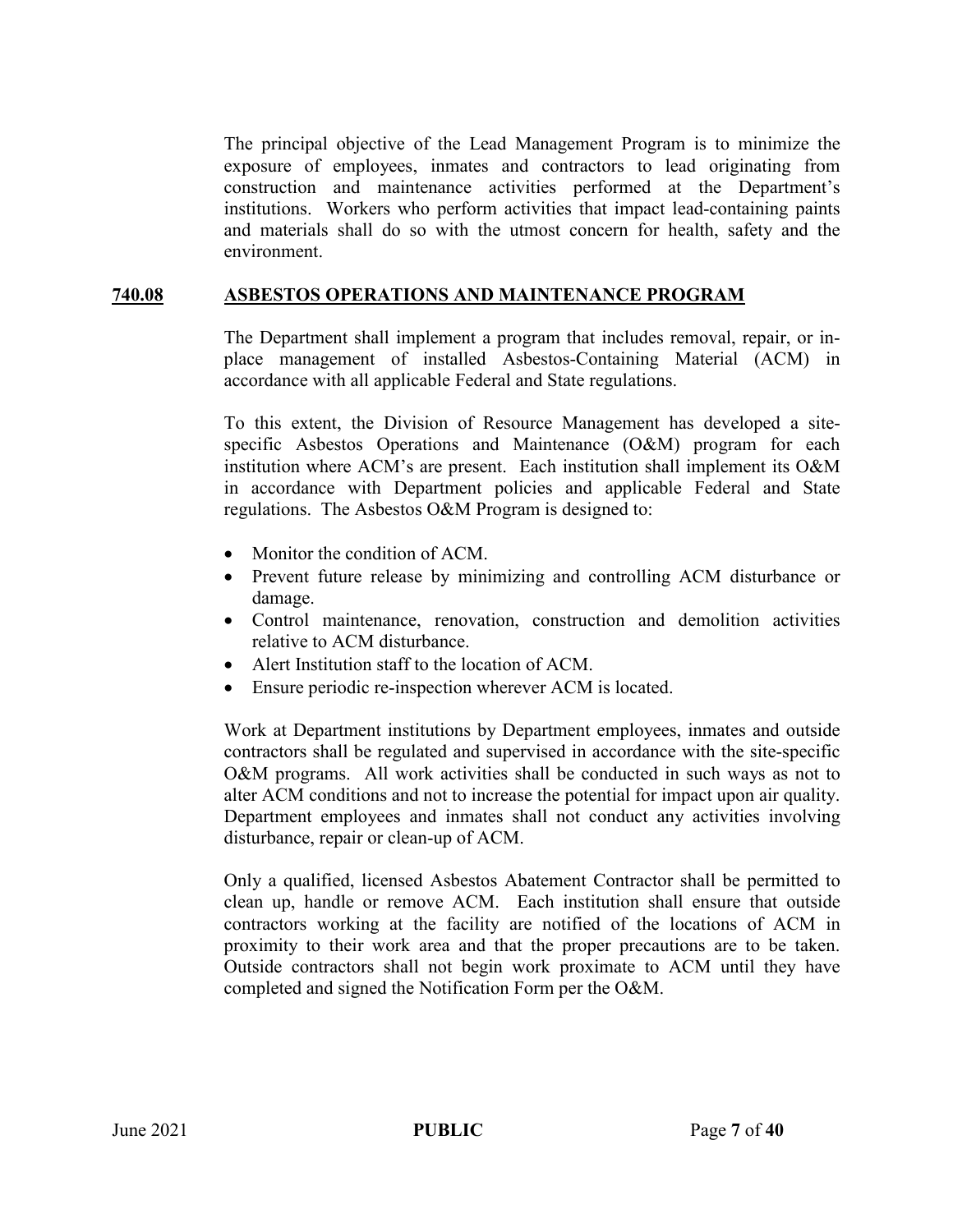#### **Attachment #1**

#### **MASSACHUSETTS DEPARTMENT OF CORRECTION LEAD MANAGEMENT PROGRAM**

**For**

**LEAD-CONTAINING PAINTS Project Number DRM 2001-40**

*Prepared For*

**Commonwealth of Massachusetts Massachusetts Department of Correction Division of Resource Management**

*Prepared By*

**ATC Associates Inc. 600 West Cummings Park Woburn, MA 01801**

**January 24, 2002**

**ATC Project No. 6003490.0028**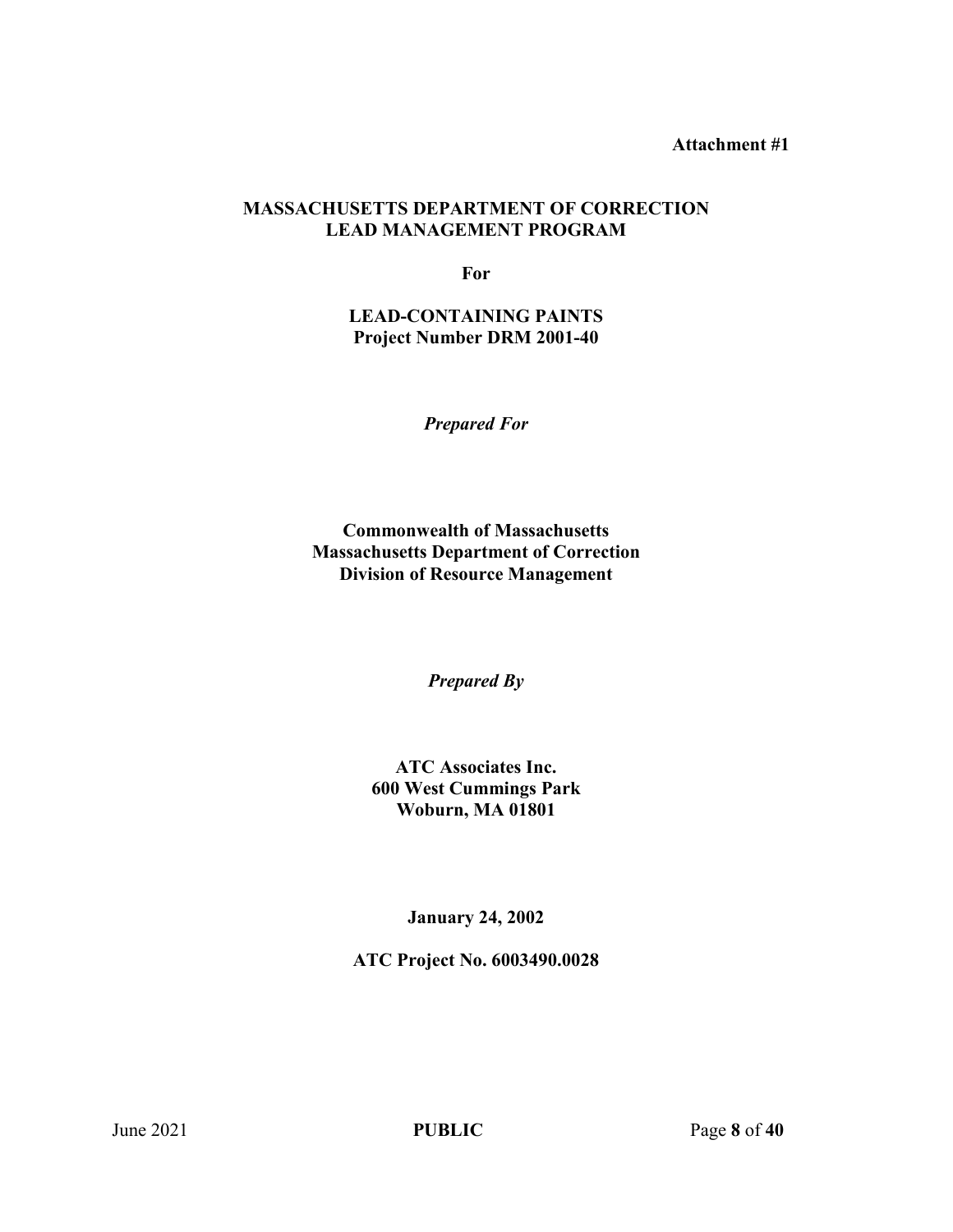| <b>Section</b> | <b>Page</b> |
|----------------|-------------|
|                |             |
|                |             |
|                |             |
|                |             |
|                |             |
|                |             |
|                |             |
|                |             |
|                |             |
|                |             |
|                |             |

## **CONTENTS**

# **Appendices**

- Appendix A to 29 CFR § 1926.62<br>Appendix B to 29 CFR § 1926.62  $\bf{A}$
- $\, {\bf B}$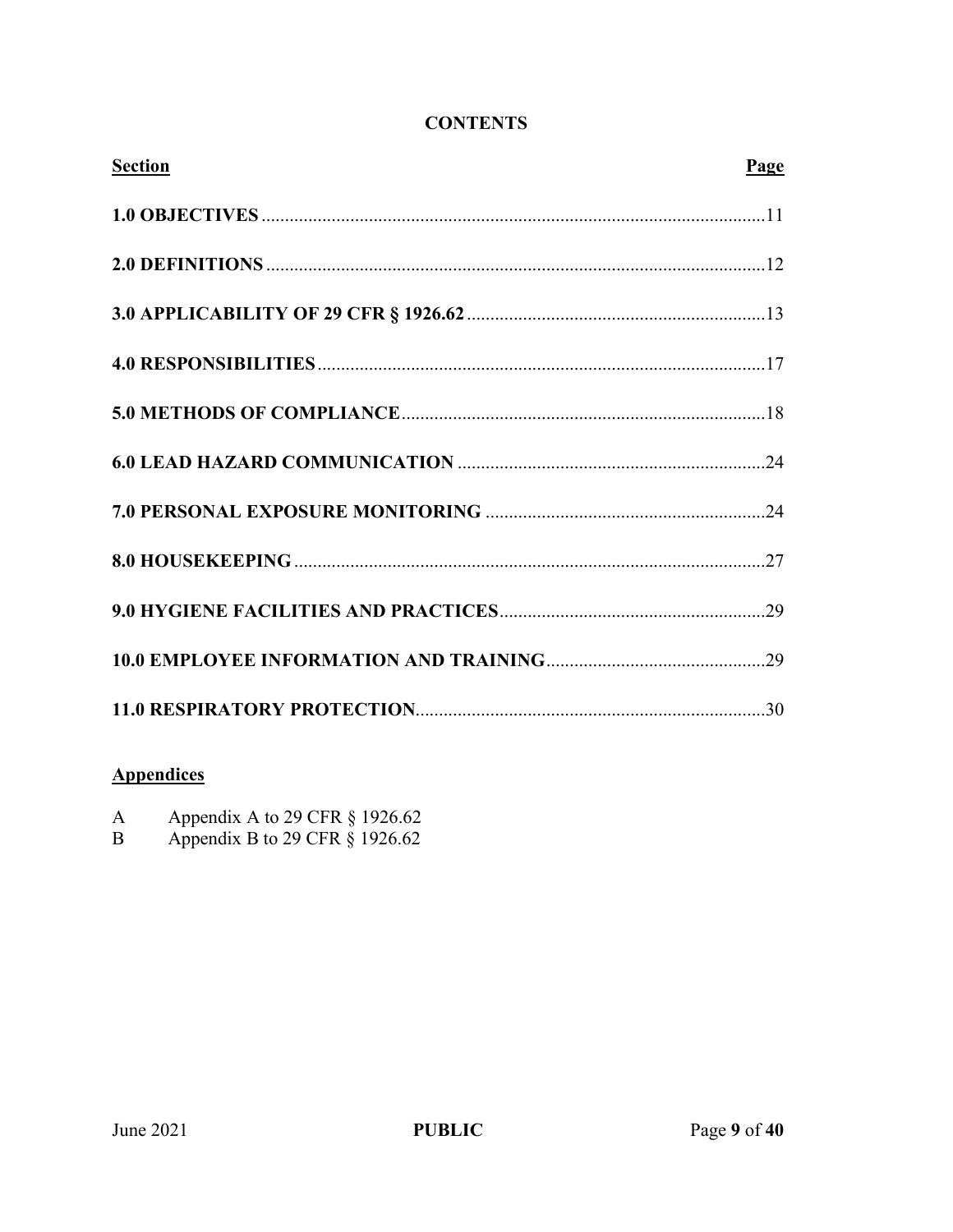## **1.0 POLICY AND OBJECTIVES**

It is the policy of the Department of Correction (DOC) that employees, inmates, and contractors who perform activities that involve lead-containing paint do so with the utmost concern for health, safety, and the environment. To that end, the Department of Correction issues this Lead Management Program and requires that the policies and procedures described herein be followed as written. A Competent Person as defined herein will supervise all work impacting lead-containing paint.

The principal objective of the Lead Management Program is to minimize the exposure of employees, inmates, and contractors to lead originating from renovation or demolition/construction activities performed at Department of Correction facilities. For purposes of the Lead Management Program, lead-containing paint is defined as a surface coating material containing detectable lead when measured by currently acceptable methods.

Contractors conducting work in DOC facilities shall determine if planned work will impact lead paint. When applicable, contractors shall develop and implement a written Lead Compliance Program in accordance with the requirements of the Occupational Safety & Health Administration's (OSHA) Lead in Construction Rule, 29 CFR 1926.62.

DOC employees and inmates shall not conduct work activities that impact lead in a manner that will result in worker exposure to lead in excess of the Action Level as defined herein.

The Department of Correction will review the Lead Management Program at least annually to ensure that policies and procedures are adequate and effectively implemented.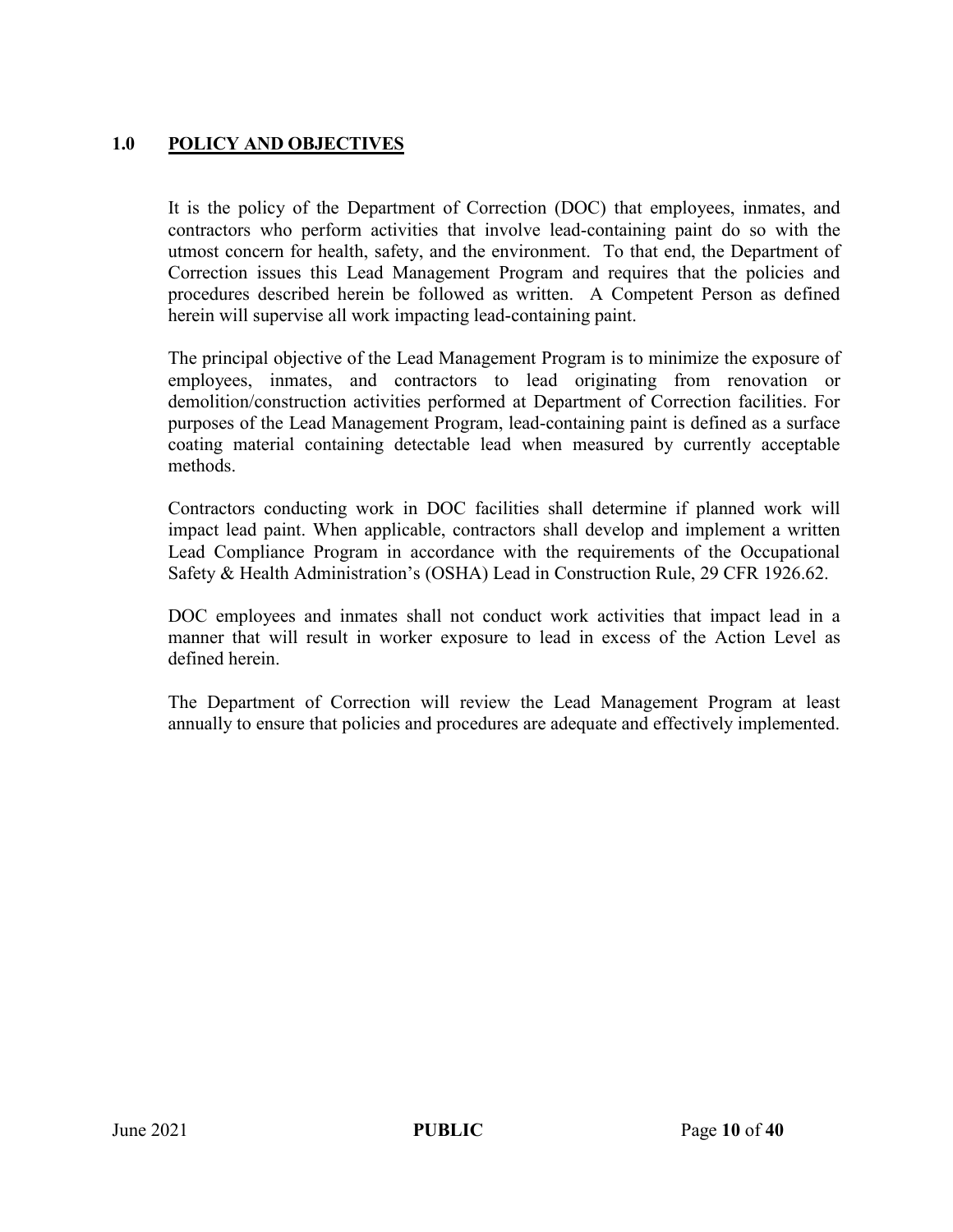#### **2.0 DEFINITIONS**

*Action level* means employee exposure, without regard to the use of respirators, to an airborne concentration of lead of 30 micrograms per cubic meter of air  $(30 \mu g/m^3)$ calculated as an 8-hour time-weighted average (TWA).

*Competent person* means one who is capable of identifying existing and predictable lead hazards in the surroundings or working conditions and who has authorization to take prompt corrective measures to eliminate them.

*Lead-Containing Paint (LCP)* means that a detectable amount of lead is present in the material. The OSHA standard does not specify a minimum amount or concentration of lead that triggers a determination that lead is present and the potential for occupational exposure exists. However, if the employer has appropriately tested all potential sources of lead (e.g., tested all layers of paints and coatings that may be disturbed) utilizing a valid detection method for the presence of lead and found no detectable levels of lead, the standard does not apply

*Permissible exposure limit.* The employer shall ensure that no employee is exposed to lead at concentrations greater than fifty micrograms per cubic meter of air  $(50 \text{ µg/m}^3)$ averaged over an 8-hour period. If an employee is exposed to lead for more than 8 hours in any work day the employee's allowable exposure, as a time weighted average (TWA) for that day, shall be reduced according to the following formula:

Allowable employee exposure (in  $\mu$ g/ m<sup>3</sup>) = 400 divided by hours worked in the day.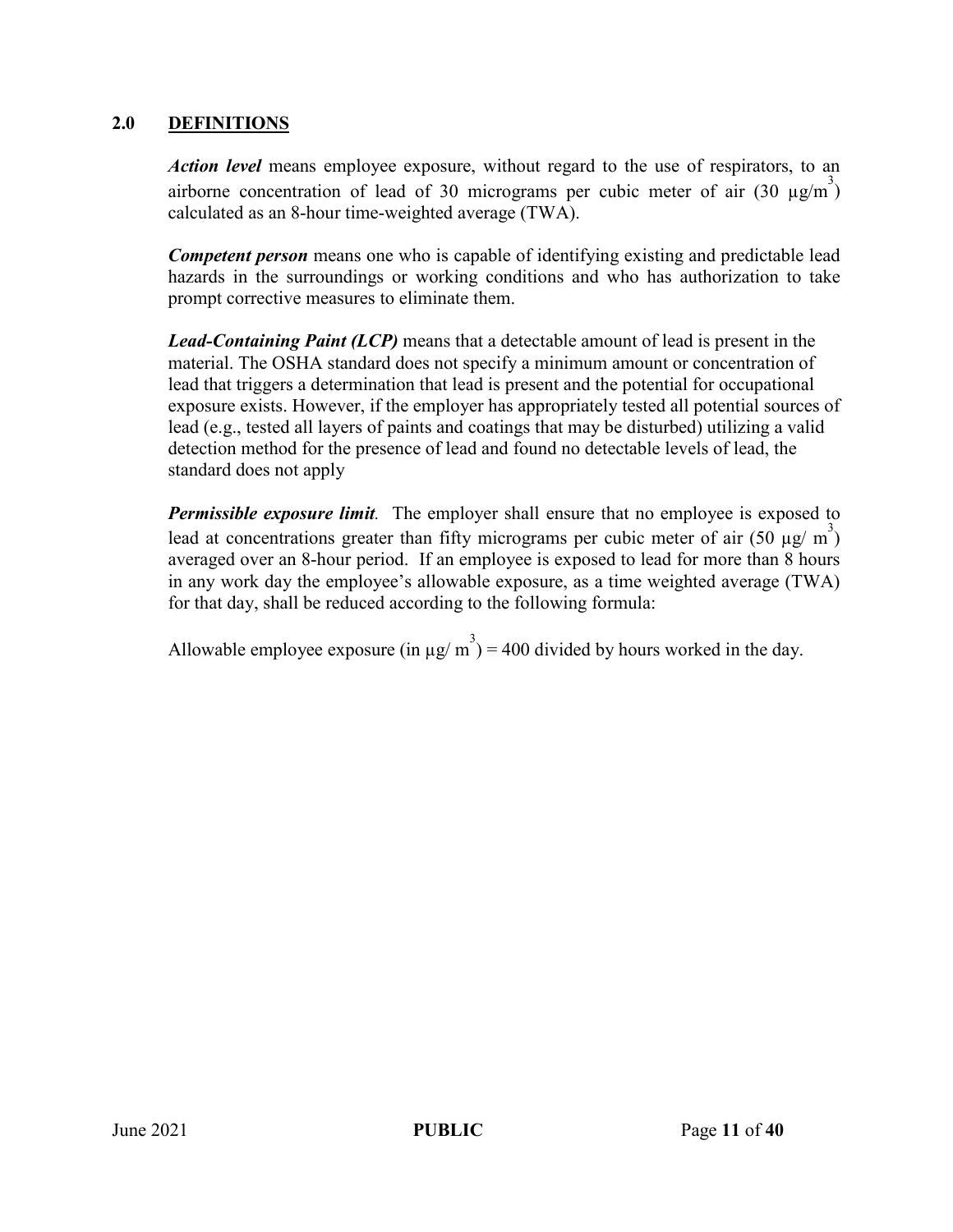#### **3.0 APPLICABILITY OF 29 CFR § 1926.62**

Although federal OSHA regulations are not directly applicable to workers employed by state or municipal agencies, it is the policy of the DOC to conduct its activities with utmost concern for health, safety, and the environment. Contractors conducting work at DOC facilities are directly subject to OSHA regulations. The OSHA Lead in Construction Standard regulates workers in construction, demolition, and maintenance who may be occupationally exposed to lead-containing products. Lead-related construction work involves any construction, repair, painting, demolition, renovation, removal or encapsulation, alteration, installation of lead products, emergency cleanup, transportation, disposal, storage, containment, and maintenance work whereby the leadcontaining material could be disturbed resulting in lead exposure.

Construction work covered by 29 CFR 1926.62 does not include routine cleaning and repainting (e.g., minor surface preparation and repainting at scheduled intervals) where there is insignificant damage, wear or corrosion of existing lead- containing paint and coatings or substrates

The standard requires all employers to provide an exposure assessment of the possible exposure to lead hazards. One component of the mandatory exposure assessment involves sampling the air in the worker's breathing zone to determine lead exposure. Action Levels and Permissible Exposure Limits (AL and PEL) are established in the OSHA standard for comparison. All employers who may expose workers above the PEL of 50 micrograms per cubic meter of air  $(\mu g/m^3)$  averaged over an eight-hour period must develop a written compliance program prior to the start of each job. The standard addresses the circumstances under which employees must wear personal protective equipment. Employers must make available medical exams for workers as well as testing for blood lead levels.

*Negative Exposure Assessments*: If exposure assessments prove exposure to lead is below the action level, an employer may utilize that data for historical purpose for up to six months for the identical work activity under the same conditions. If conditions such as the work performed, the components affected, or the length of exposure during the work shift were to change, the historical data may not be used in lieu of conducting an exposure assessment.

Regarding tasks involving lead-containing materials, the employer must perform an employee exposure assessment and document that the employee performing the task is not exposed above the AL of 30  $\mu$ g/m<sup>3</sup>. Until an exposure assessment is completed, the employer shall treat the employee as if the employee were exposed above the PEL (50)  $\mu g/m^3$ ) and implement interim control measures for the following tasks as outlined in 29 CFR § 1926.62: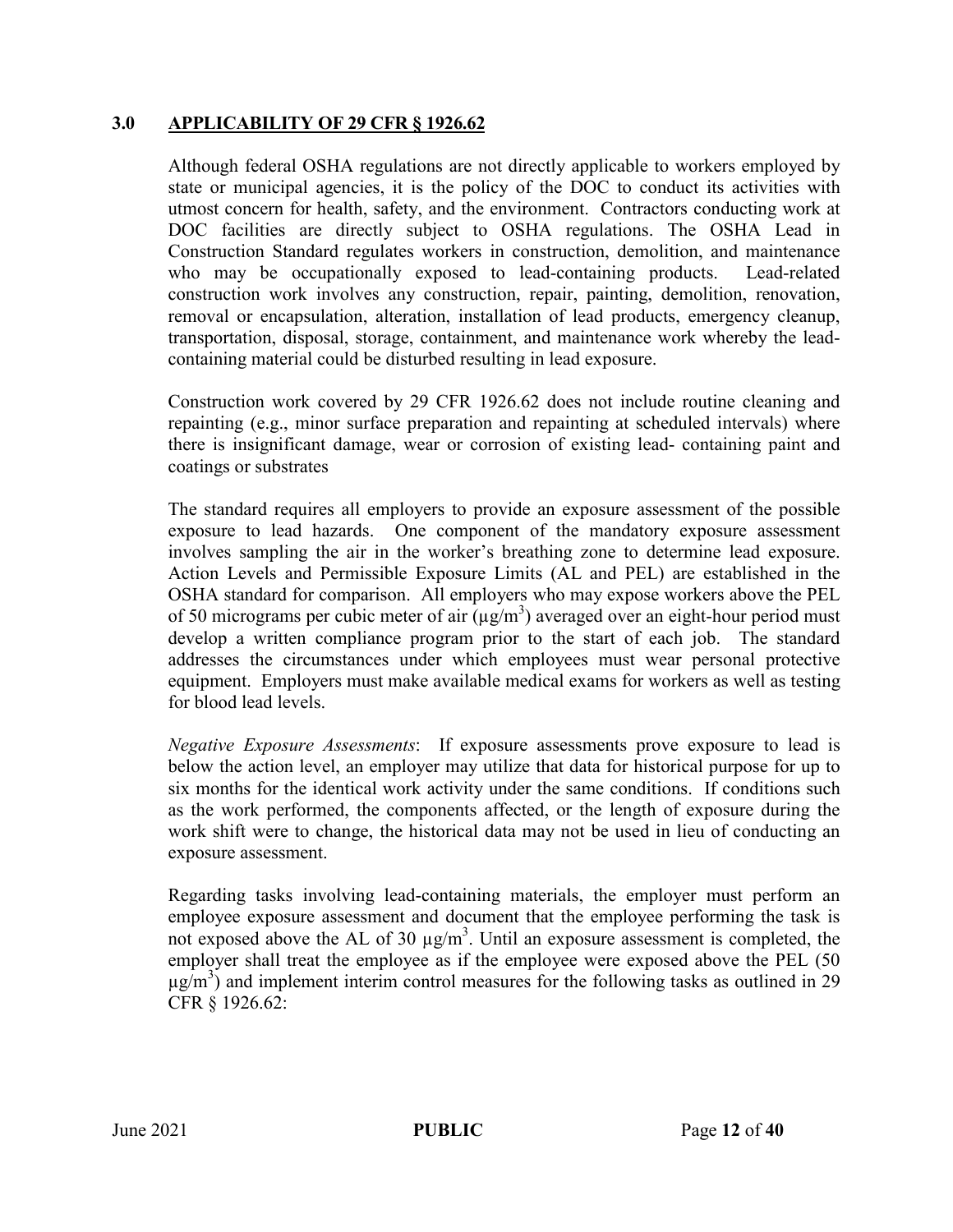| <b>Task</b>                                                                                                                                                                                                          | <b>Anticipated Exposure</b>              | <b>Interim Control Measure</b>                                                                                                                                                                                                                                                                                                                                                |
|----------------------------------------------------------------------------------------------------------------------------------------------------------------------------------------------------------------------|------------------------------------------|-------------------------------------------------------------------------------------------------------------------------------------------------------------------------------------------------------------------------------------------------------------------------------------------------------------------------------------------------------------------------------|
| Wet Scraping, routine<br>maintenance, single<br>activities                                                                                                                                                           | $<$ 30 ug/m <sup>3</sup><br>$<$ AL & PEL | Respiratory protection not<br>required. Wash stations, lead<br>hazard awareness training, use<br>of wet cleaning and HEPA<br>methods required. Negative<br>exposure assessments may be<br>required if task is repetitive.                                                                                                                                                     |
| Manual demolition,<br>scraping, sanding, heat<br>gun use, use of HEPA<br>equipment, spray painting<br>with lead paint<br>(NOTE: Manual sanding<br>and manual scraping<br>refers to dry sanding and<br>dry scraping.) | 50-500 $\mu$ g/m <sup>3</sup><br>10X PEL | Half-mask, air-purifying<br>respirator. Coveralls or similar<br>full-body work clothing.<br>Gloves, hats, and shoes or<br>disposable shoe coverlets.<br>Face shields, vented goggles<br>or other appropriate protective<br>equipment. Hand washing<br>facilities. Change areas.<br>Biological monitoring,<br>Respiratory protection and<br>lead hazard awareness<br>training. |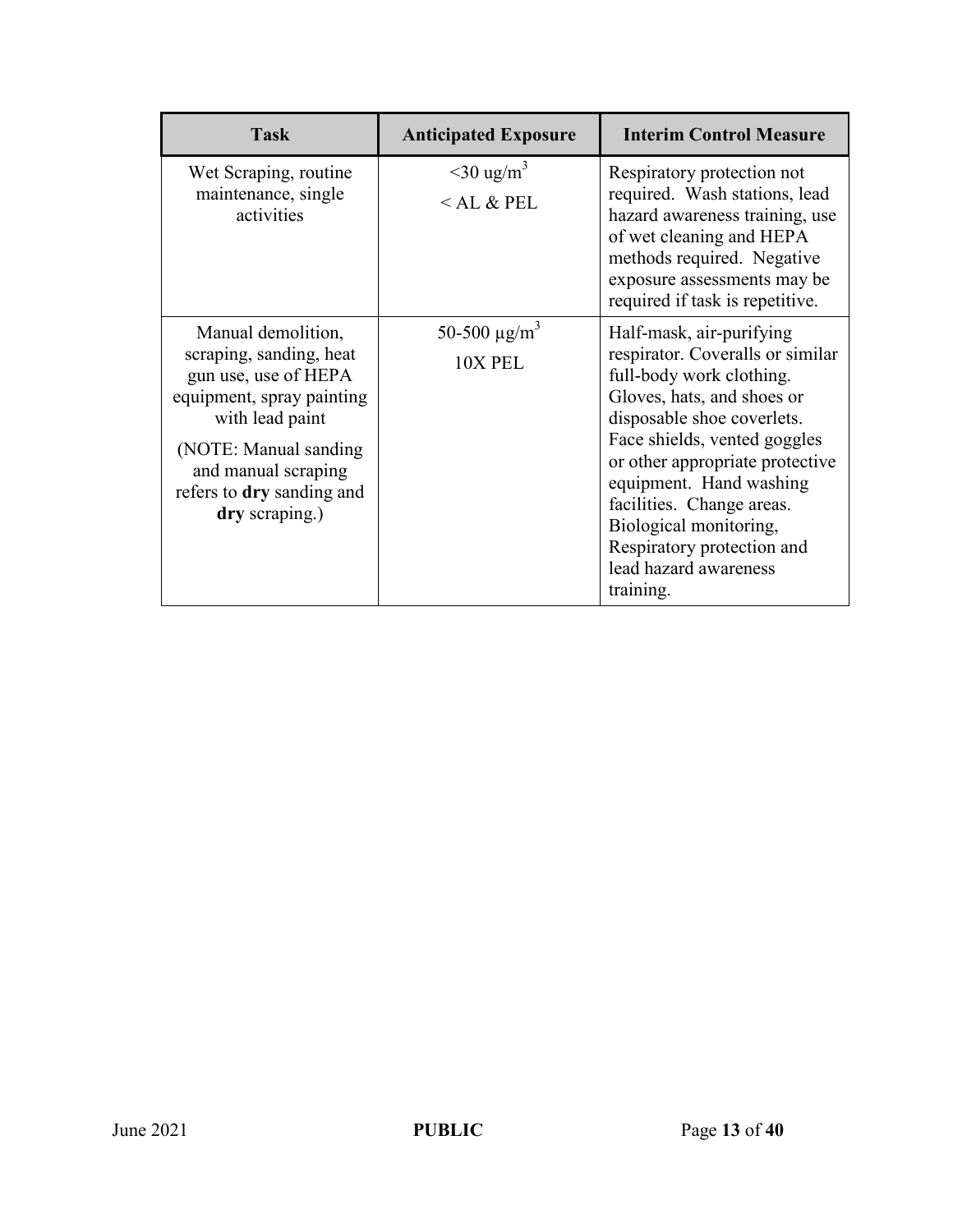| <b>Task</b>                                                                                                                                                                                                                                       | <b>Anticipated Exposure</b>                         | <b>Interim Control Measure</b>                                                                                                                                                                                                                                                                                                                                                      |
|---------------------------------------------------------------------------------------------------------------------------------------------------------------------------------------------------------------------------------------------------|-----------------------------------------------------|-------------------------------------------------------------------------------------------------------------------------------------------------------------------------------------------------------------------------------------------------------------------------------------------------------------------------------------------------------------------------------------|
| Using lead containing<br>mortar, lead burning, rivet<br>busting, power tool<br>cleaning without dust<br>collection systems,<br>cleanup activities where<br>dry expendable abrasives<br>and abrasive blasting<br>enclosure movement and<br>removal | 500-2500 $\mu$ g/m <sup>3</sup><br>100X to 250X PEL | Full-mask, powered air-purifyin<br>respirator (PAPR). Coveralls or<br>similar full-body work clothing.<br>Gloves, hats, and shoes or<br>disposable shoe coverlets. Face<br>shields, vented goggles or other<br>appropriate protective equipmer<br>Hand washing facilities. Change<br>areas. Biological monitoring.<br>Respiratory protection and lead<br>hazard awareness training. |
| Abrasive blasting,<br>welding, cutting and torch<br>burning                                                                                                                                                                                       | $>2500 \mu g/m^3$<br><b>250X PEL</b>                | Supplied air pressure demand<br>respirator. Coveralls or similar<br>full-body work clothing.<br>Gloves, hats, and shoes or<br>disposable shoe coverlets.<br>Face shields, vented goggles<br>or other appropriate protective<br>equipment. Hand washing<br>facilities. Change areas.<br>Biological monitoring,<br>Respiratory protection and<br>lead hazard awareness<br>training.   |

Areas that have not been tested for lead paint must be assumed to contain lead unless proven otherwise through additional testing. Prior to the performance of any maintenance, demolition, or renovation activities that may disturb painted surfaces, sampling is recommended to provide a solid basis for decisions regarding the management of possible exposure to lead-containing paint.

## **4.0 RESPONSIBILITIES**

**4.1 Facility Lead Management Program Manager:** The facility Director of Engineering or his designee shall serve as Lead Management Program Manager. The Lead Management Program Manager has the overall responsibility for administration and implementation of the Program and serves as the coordinator of all activities related to LCP. The Program Manager is also responsible for all facility specific record keeping and ensuring that employees conducting tasks under this Program receive the required training and medical surveillance as applicable. Additionally, the Program Manager: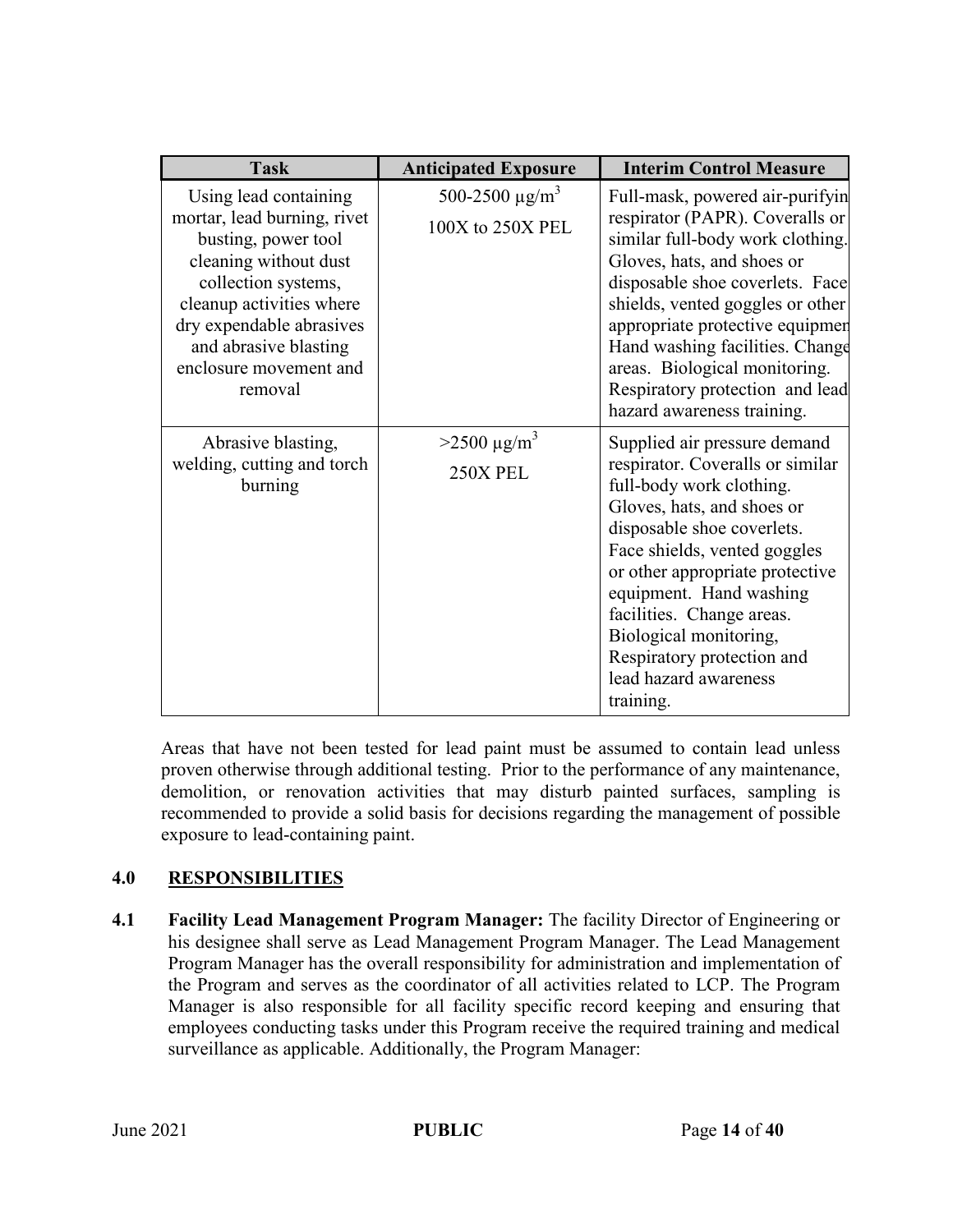- Acts as the "Competent Person" as defined herein for work activities conducted by facility employees and inmates.
- Assures that each contractor conducting work at the facility is notified of the presence of lead-containing paints and, if applicable to the contractor's work, has developed and implemented a site specific lead-compliance program in accordance with 29 CFR 1926.62.
- Conducts inspections of job sites impacting LCP and the control measures, materials, and equipment utilized.
- Reviews the status of Lead Management Program annually. Suggested revisions to the Program shall be submitted to Division of Resource Management for review and implementation as appropriate.
- **4.2 Division of Resource Management (DRM):** The DRM is responsible for providing support and consulting services as appropriate to implement the Lead Management Program. Responsibilities of the DRM may include but not limited to:
	- Assist in arranging for inspections to determine the presence of lead in paints.
	- Assist in arranging for abatement of lead paints where the Facility Lead Management Program Manager has determined it is appropriate.
	- Arranging for personal exposure monitoring when required herein.
	- Reviewing the status of the Lead Management Program annually (in coordination with the Facility Lead Management Program Manager). The DRM shall revise the Lead Management Program as appropriate.
- **4.3 Maintenance/Custodial Staff:** Staff shall be trained in the hazards and procedures required for work impacting LCP. Responsible for notifying the Facility Lead Management Program Manager if LCP may be disturbed or damaged during maintenance or construction activities.
- **4.4.1 Contractors:** Ensures that its workers are aware of the presence of LCP and it has developed and implemented a site specific lead compliance program in accordance with the requirements of 29 CFR 1926.62.

## **5.0 METHODS OF COMPLIANCE**

#### **5.1 Purpose and Scope**

The purpose of this policy is to maintain worker exposure to lead at levels that are below the Permissible Exposure Level and the Action Level as defined herein. This Program applies to all construction and maintenance work operations where lead-containing materials (LCM) are disturbed in a manner that is likely to result in occupational exposure to lead. Materials that are likely to contain lead include: latex and oil-based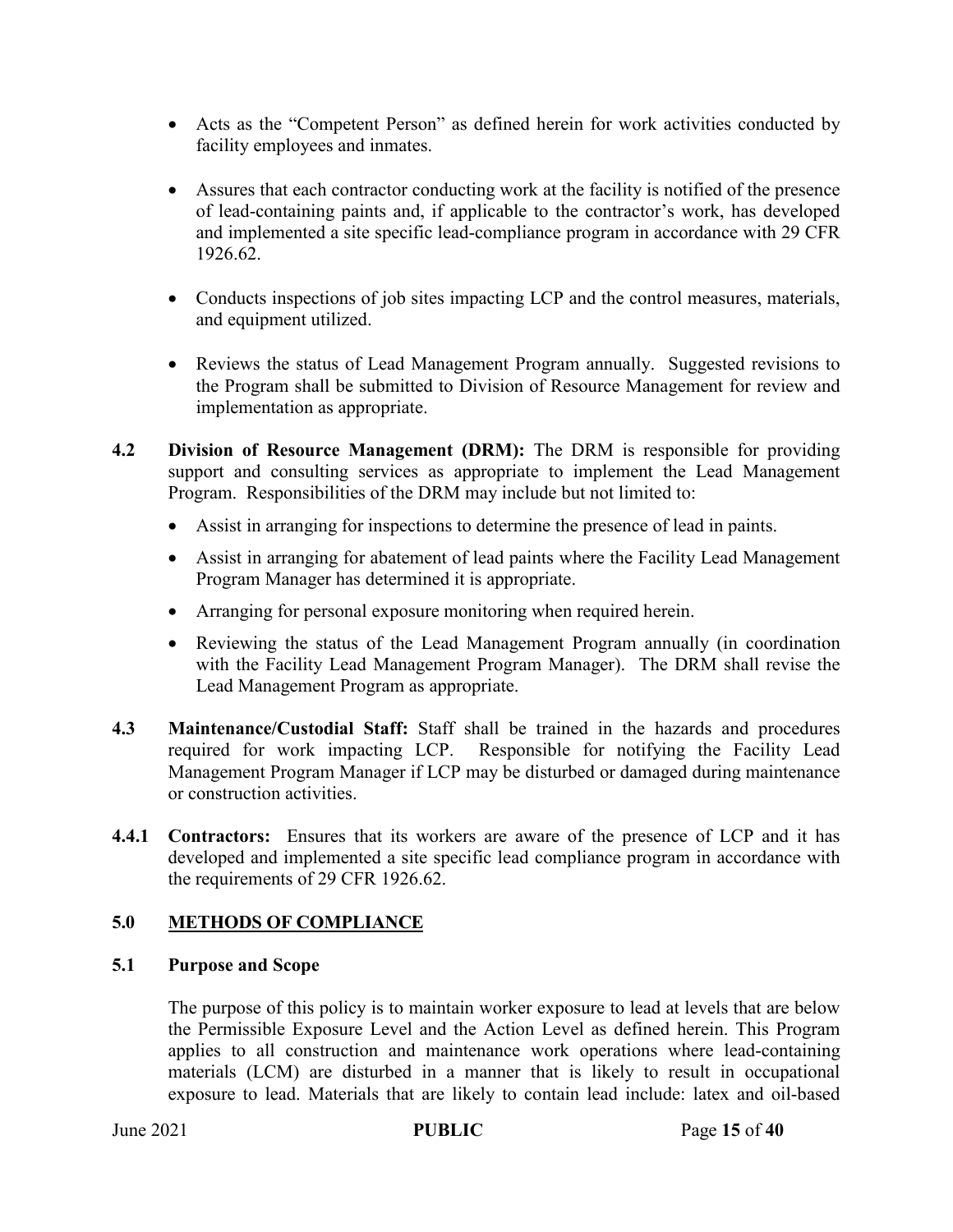paints (especially those manufactured before 1978), radiation shielding materials, plumbing joints, solder, ceramics, and leaded glass. Operations performed that may result in occupational exposure to lead include: sanding, scraping, cutting, grinding, welding, manual demolition, drilling, heat gun application, spray painting with lead-based paint and sand blasting lead-based paint. The likelihood of generating airborne levels of lead greater than permitted under the OSHA regulation during these operations will depend on a variety of factors such as the condition of the LCM, size and scope of the work, location, etc.

### **5.2 Identification of Lead-Containing Paints (LCP)**

It is the policy of the Department of Correction to assume that existing painted building components in each of its facilities are coated with a lead-containing paint. Prior to conducting work activities that may disturb lead, the Facility Lead Program Manager may either assume a building component is coated with a lead-containing paint or have the paint tested to determine its lead content.

The Facility Lead Program Manager may collect samples of paint from building materials that may be impacted by planned demolition or renovation activities. A chip of the paint, including all layers down to the substrate, may be collected and placed in a sealed plastic bag. The sample shall be sent to a laboratory approved by the DRM for analysis. With the approval and assistance of the DRM, the Facility Lead Program Manager may contract with an independent licensed lead inspector to conduct inspection. A Licensed Lead inspector may use X-ray fluorescence to determine lead content of paints. However, if X-ray fluorescence indicates no detectable lead, the lead inspector shall collect paint chip samples for analysis by atomic adsorption spectroscopy or equivalent method. Results of inspections shall be submitted to the DRM prior to commencing work impacting the subject materials.

#### **5.3 Work Activities That May Disturb Lead-Containing Paints**

- Demolition of gypsum board, plaster, concrete, and concrete block building components: Removal methods will include cutting/drilling with power tools (e.g., reciprocating saw, power drill) and the use of hand tools (e.g., sledge hammers, pry bars).
- Cutting penetrations through building components: Cutting methods through building components will include the use of power saws and drills.
- Repainting of building components not demolished: Existing paint will be made intact by wet hand scraping or other appropriate techniques.
- Removal of painted pipes, metal railings, metal doors, and other painted metal building components: Removal of metal components may include saw cutting or torch cutting. Torch cutting under this program will not be allowed on painted metal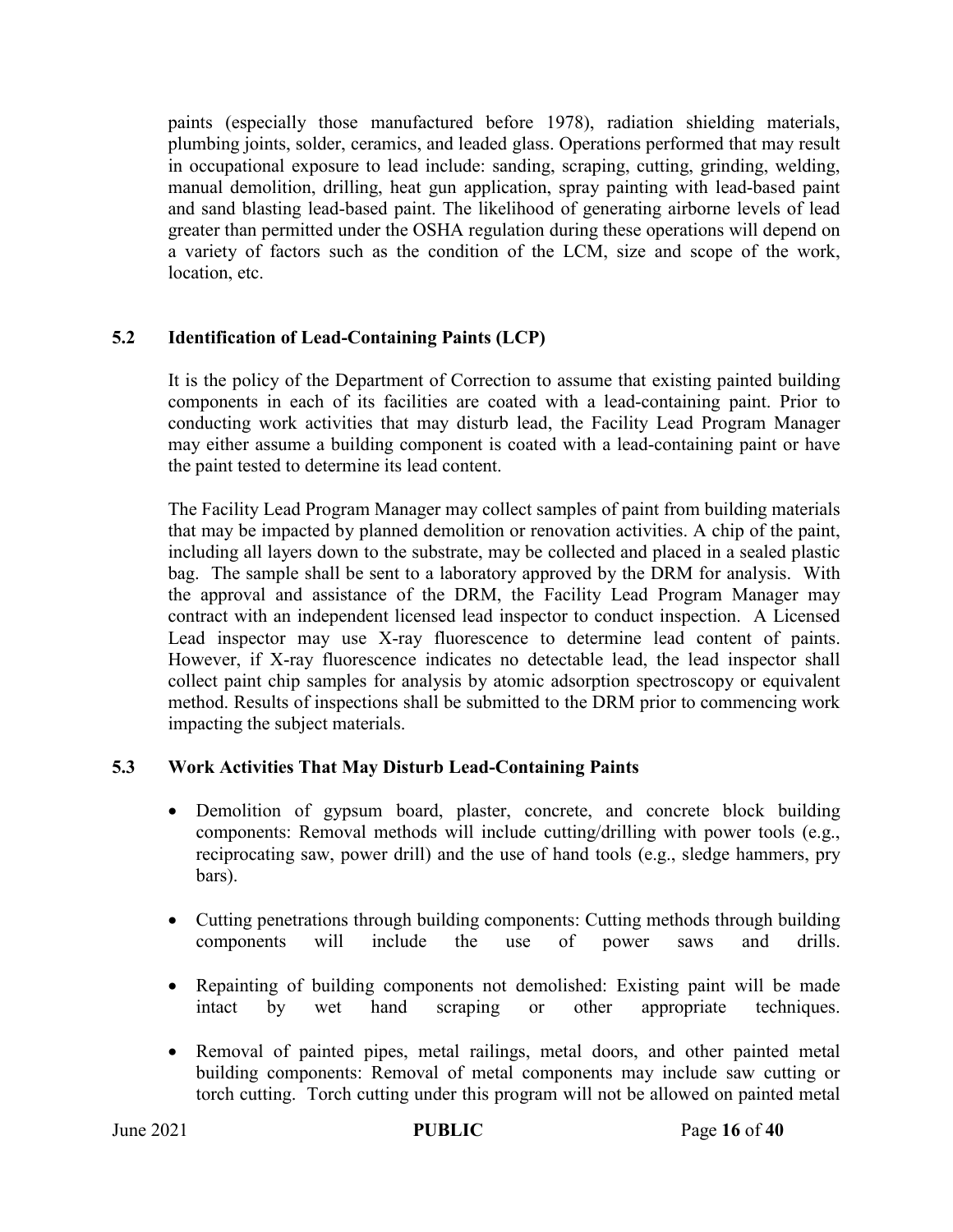components. Where torch cutting is required, paint must be removed from the cut area using appropriate wet techniques (e.g., chemical paste paint remover).

### **5.4 Administrative Controls**

Where lead-containing paints or other lead-containing materials might be impacted by maintenance and demolition activities, Facility employees and inmates will be limited to conducting work where the disturbance of lead is incidental to the work being performed and/or the work takes place in limited areas, for short periods of time, and is not repetitive. Work activities that may be conducted by Facility employees and inmates include:

- Demolition work that encompass an area no larger than the area required to install a doorway.
- Minor repair work that includes patching and drilling materials containing lead.
- Repainting operations that include minor surface preparation using wet scraping techniques is also included in this category.

The Facility shall provide awareness training for each employee conducting work under this plan. Respiratory protection will not be required for above referenced activities which are conducted in accordance with Section 5.6. A worker conducting activities that may disturb lead may voluntarily request a respirator, regardless of actual exposure. Workers requesting respirators must receive medical surveillance and training in accordance with the requirements of 29 CFR 1910.134.

Construction work such as sanding, scraping, cutting, grinding, welding, and demolition that results in disturbance of lead and spray painting with lead-based paint shall not be conducted by Facility employees. The Department of Correction's policy is to utilize contractors to conduct this work and require that the contractor develop and implement a site-specific lead compliance program. The Contractor's site-specific Lead-Compliance Program shall be submitted to the Facility Lead-Management Program Manager for review. The site-specific Lead-Compliance Program shall include but not be limited to:

- Drawings for each work area indicating the location of construction barriers, hygiene facilities, ventilation requirements, and other relevant information
- Paint removal methods and procedures, including type of equipment and chemical usage (Each chemical used at DOC facilities must be approved by the DRM. The use of paint strippers containing methylene chloride or other hazardous constituents is prohibited)
- Material Safety Data Sheets
- Waste handling and disposal procedures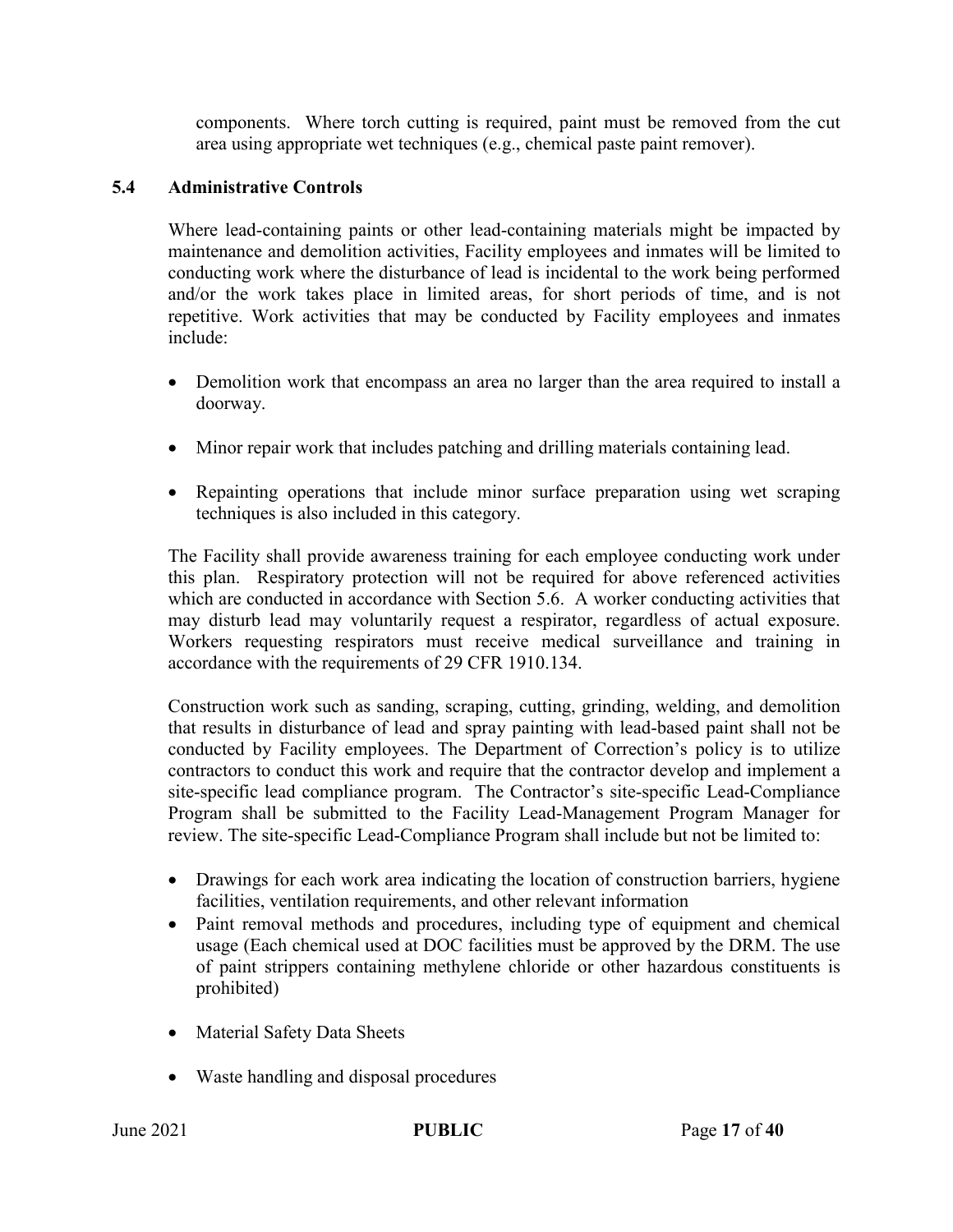• Work area task schedule and staffing.

### **5.5 Prohibited Activities**

For activities that impact lead-containing paints, the following activities, for either operations and maintenance or abatement activities are prohibited and will **not** be allowed.

- Use of a heat gun generating temperatures exceeding 700 degrees Fahrenheit
- Open flame torching
- Dry abrasive blasting using sand, grit or any other particulate
- Use of chemical strippers
- Mechanized sanding without HEPA filtered collection systems

### **5.6 Engineering Controls – Incidental Impact of Lead-Containing Paint**

**5.6.1 Routine Cleaning** Routine cleaning, including sweeping or wall cleaning, in areas where paint chips or dusts are present should be performed using HEPA vacuums dedicated for lead, followed by wet methods (i.e. use wet towels, sponges or cloths). To specifically clean lead dusts from surfaces, a detergent such as tri-sodium phosphate (TSP) is recommended. Disposable gloves must be worn during cleaning. Respirators are not considered necessary for small cleaning jobs. Larger cleaning jobs may require respirators and should not be conducted by Facility employees or inmates. HEPA vacuums shall be maintained and filters changed in accordance with manufacture's instructions. HEPA filters, gloves, sponges, disposable towels and other non-cleanable materials used in the cleaning of lead painted or contaminated surfaces must be placed in plastic bags, labeled as "HAZARDOUS WASTE PAINT MATERIALS" and dated. Contact DRM for proper handling of waste materials**.** 

## **5.6.2 Surface Preparation for Painting:** Projects that require

removal of intact paint or will involve a significant amount of scraping where the paint is very deteriorated and readily breaks into small particles and becomes dusty are not included in this procedure (see Section 5.7). Place polyethylene sheeting beneath work area. Remove paint from surfaces by hand scraping and sanding. Wet removal methods using misted water should always be used in conjunction with hand scraping. Wetting methods should use water in amounts that will not result in water that can drip, spill or leak onto the ground or adjacent surfaces. Sanding of painted surfaces should be minimized as much as possible. Dry removal methods such as sand blasting, power sanding, or other methods relying on high velocity mechanical abrasion that create airborne fine particulate are prohibited. Heat gun removal is prohibited. Power washing of exterior surfaces is prohibited.

**5.6.3 Minor Demolition:** Place polyethylene sheeting beneath work area. Perform minor demolition operations in a manner that does not contaminate the work area and generate airborne dust and particles unnecessarily. Remove and stockpile building components in the largest sections possible.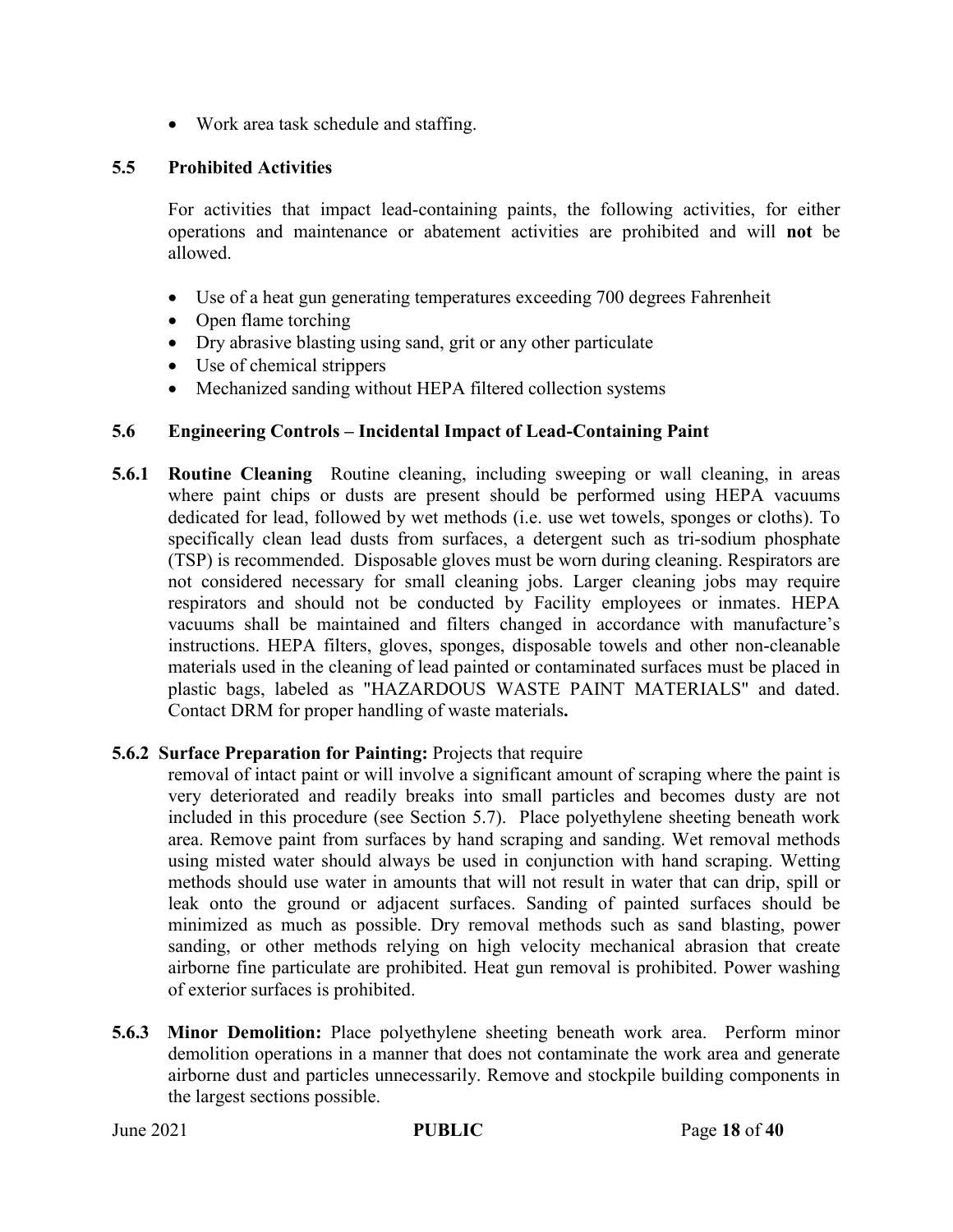## **5.7 Engineering Controls – Renovation/Demolition Projects:**

Construction work such as sanding, scraping, cutting, grinding, welding, and demolition that results in disturbance of lead and spray painting with lead-based paint, shall be conducted by an outside contractor approved by the DRM. The contractor shall develop a project specific Lead-Compliance Program in accordance with 29 CFR 1926.62 and submit to the DRM for review. Engineering controls, medical surveillance, respiratory protection, training, and hygiene requirements defined herein or by 29 CFR 1926.62 apply until and exposure assessment determines that lead concentrations are below the PEL.

When surface contamination of floors, furniture, and other items is suspected, surface contamination shall be removed by HEPA vacuuming or wet wiping with a soap solution. Prepare the work area in a manner that will protect building occupants and property from contact with LCM. Construct critical barriers and seal off openings and penetrations into the work area, including doorways and windows. Use polyethylene plastic sheet on wood studs if necessary; lap and tape joints of plastic sheeting to prevent LCM dust, particles, and fumes from leaving the enclosed area. As necessary to control work area dust, discontinue building ventilation within the work area and seal off the ventilation supply and return or exhaust diffusers, grilles or openings. Restrict access to essential personnel only.

Building Exteriors: Erect barricades and install warning tape or signs as necessary to prevent inadvertent exposure of passersby to LCM in all forms including dust, particles and fumes. Completely cover the grounds and vegetation with 8-mil thick polyethylene sheets with joints between sheets lapped and taped; with one edge taped to adjacent building surfaces below area of work; and with free ends secured in position with stakes, tie-down lines or weights. Cover sufficient ground area to capture wind-blown chips, dust and particles. Restrict access to essential personnel only. Dry abrasive blasting using sand, grit or any other particulate is prohibited. Power washing or wet blasting of painted surfaces is prohibited unless proposed procedures for containment and collection of airborne or waterborne lead is included in the Lead-Compliance Program and approved by the DRM.

After removal of waste, clean work tools/equipment and all potentially contaminated surfaces within the work area. Include, as necessary, the following surfaces:

- siding
- floors
- walls
- window sills
- trim
- ledges and projections

Use a solution of soap or detergent to wash surfaces or use a HEPA filter vacuum or other method that minimizes the likely hood of lead becoming airborne. Shower, or wash hands and face with soap and water immediately after completing work or taking a break.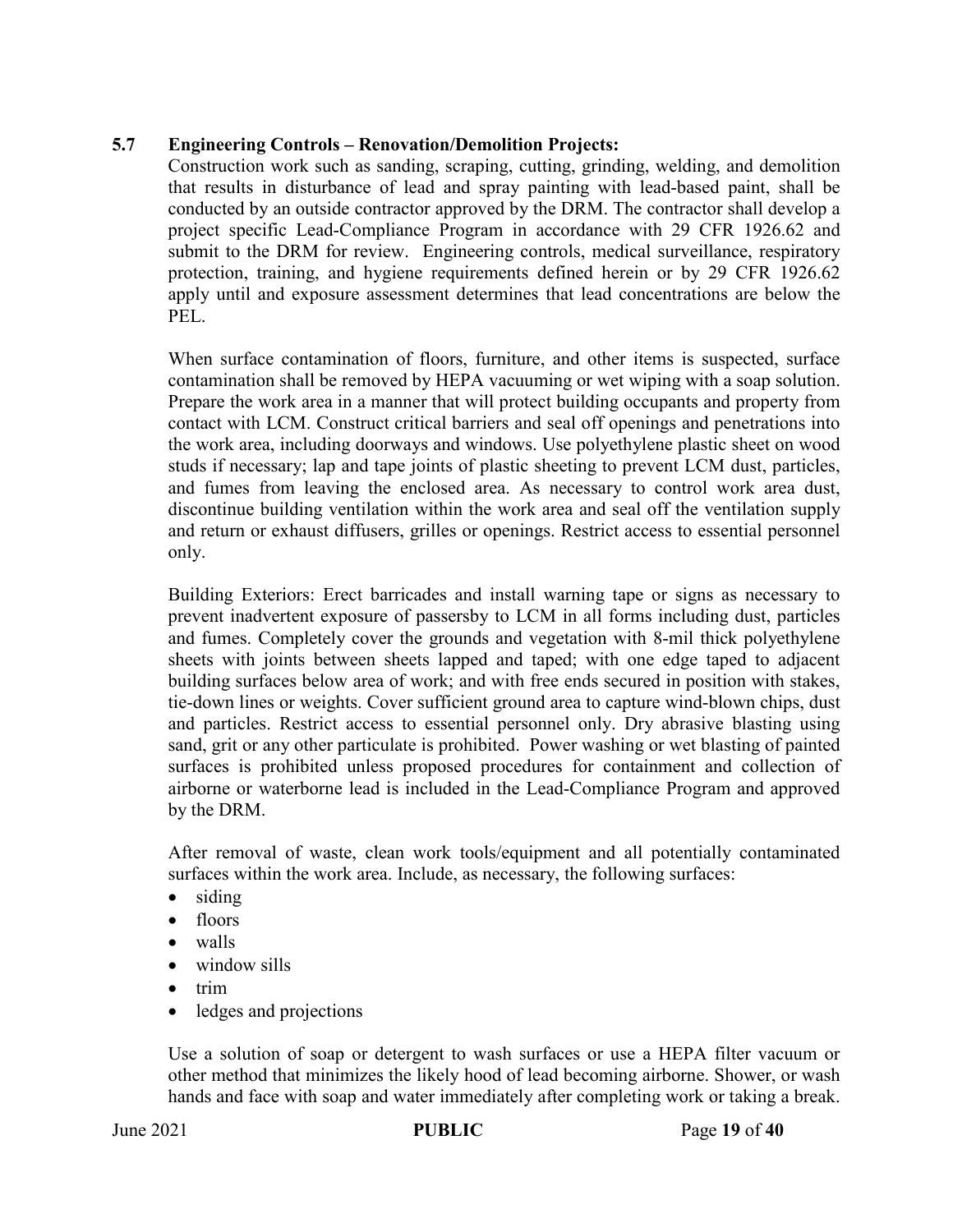Clean all respirators, inside and out, with a mild soap and water solution daily and at the end of the project.

## **5.8 Collection and Disposal**

Collection and Disposal for work other than demolition, collect all LCM waste on plastic sheeting. Upon completion of work, roll plastic sheeting up in a manner that captures all waste inside sheeting and place in 4-6 mil thick plastic bags and seal in a manner that prevents spillage. If LCM is water saturated, place in doubled lined plastic bag. Plastic sheeting that has not been contaminated or has been cleaned with a HEPA vacuum may be disposed as normal waste. All disposable personal protective equipment worn during the work will be placed in plastic bags with other LCM waste. Liquid LCM waste will be placed in pails or drums with a leak-proof covers. Demolition waste cannot be discarded as regular waste until approved by DRM. Additional testing of the waste may be required. Contact DRM for proper procedures. Use preprinted labels on all containers of lead containing waste. Complete required information on the label: Name of contact person knowledgeable of the waste, building and room number where the waste was generated, and date. Secure the LCM waste in an appropriate location within the Facility it was generated from. Contact DRM to arrange pickup of the waste.

## **6.0 LEAD HAZARD COMMUNICATION**

- **6.1** All Department of Correction employees will be notified of the lead hazards at the Facility in accordance with the Department of Correction's Hazard Communication Program.
- **6.2** Each employee performing work that may impact lead paint will receive notification and training as described herein and in accordance with this Program.

## **7.0 PERSONAL EXPOSURE MONITORING**

**7.1** Initial Assessment of Exposure to Lead: Contractors conducting work at DOC facilities shall provide an initial exposure assessment for proposed work activities. If necessary, the Contractor's Competent Person will collect initial personal samples representative of a full shift including at least one sample for each job classification in each work area, either for each shift or for the shift with the highest exposure level. Full shift personal samples shall be representative of the monitored employee's regular, daily exposure to lead. All sampling and analysis will be performed in accordance with accepted NIOSH or OSHA methods. A laboratory accredited by the American Industrial Hygiene Association (AIHA) shall perform sample analysis.

## **7.2 Protection of employees during assessment of exposure.**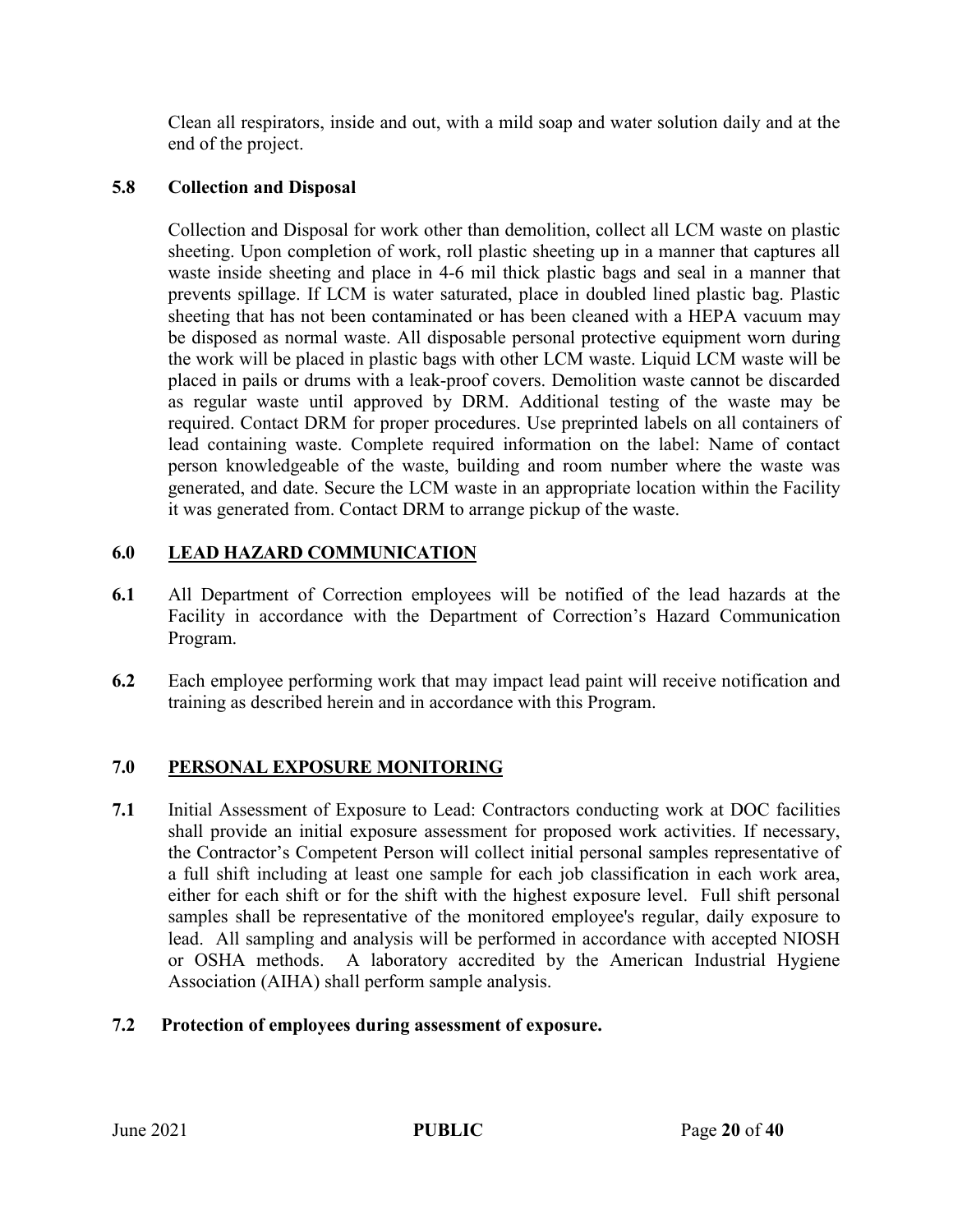a) With respect to the lead-related tasks listed below, until the initial employee exposure assessment is completed and documents that the employee performing any of the listed tasks is not exposed above the PEL, it will be assumed that

workers are being exposed above the PEL, but not in excess of ten (10) times the PEL. Employee protective measures prescribed in 29 CFR 1926.62 shall be implemented. The tasks covered by this requirement are:

- Where lead containing coatings or paint are present: manual demolition of structures (e.g., plaster, dry wall), manual scraping, manual sanding, heat gun applications, and power tool cleaning with dust collection systems;
- Spray painting with lead paint.
- b) With respect to the following tasks, until the initial employee exposure assessment is completed, and documents that the employee performing any of the listed tasks is not exposed in excess of 500  $\mu$ g/m<sup>3</sup>, the employer shall treat the employee as if the employee were exposed to lead in excess of 500  $\mu$ g/m<sup>3</sup> and shall implement employee protective measures as prescribed by 29 CFR 1926.62. Where the employer does establish that the employee is exposed to levels of lead below 500  $\mu$ g/m<sup>3</sup>, the employer may provide the exposed employee with the appropriate respirator prescribed for such use at such lower exposures. The tasks covered by this requirement are:
	- Using lead containing mortar; lead burning
	- Where lead containing coatings or paint are present: rivet busting; power tool cleaning without dust collection systems; cleanup activities where dry expendable abrasives are used; and abrasive blasting enclosure movement and removal.
- c) With respect to the following tasks, and where lead is present, until the initial employee exposure assessment is completed, and documents that the employee performing any of the listed tasks is not exposed to lead in excess of 2,500  $\mu$ g/m<sup>3</sup> (50x PEL), the employer shall treat the employee as if the employee were exposed to lead in excess of 2,500  $\mu$ g/m<sup>3</sup> and shall implement employee protective measures as prescribed by 29 CFR 1926.62. Where the employer does establish that the employee is exposed to levels of lead below 2,500  $\mu$ g/m<sup>3</sup>, the employer may provide the exposed employee with the appropriate respirator prescribed for use at such lower exposures. Interim protection as described in this paragraph is required where lead containing coatings or paint are present on structures when performing:
	- Abrasive blasting,
	- Welding,
	- Cutting, and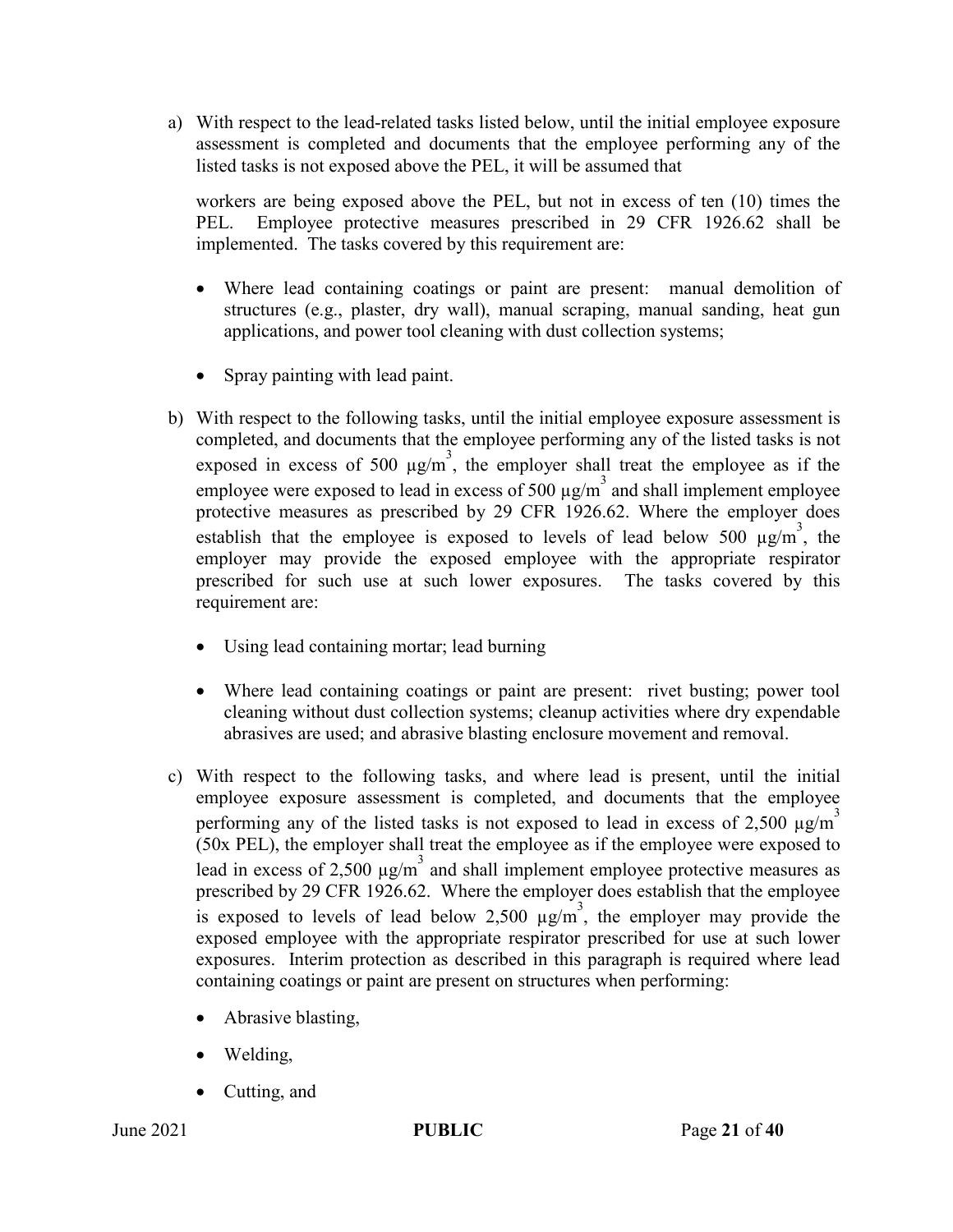- Torch burning.
- d) Until the initial exposure assessment as required is completed for all tasks described above, each affected worker shall be provided interim protection as follows:
	- Appropriate respiratory protection as indicated by 29 CFR 1926.62,
	- Appropriate personal protective clothing and equipment as indicated by 29 CFR 1926.62,
	- Change areas as described by 29 CFR 1926.62,
	- Hand washing facilities as described by 29 CFR 1926.62,
	- Biological monitoring in accordance with the requirements of 29 CFR § 1926.62  $(j)(1)(i)$ , to consist of blood sampling and analysis for lead and zinc protoporphyrin levels, and
	- Training as required under 29 CFR  $\S$  1926.62 (l)(1)(i) regarding 29 CFR  $\S$ 1926.59, Hazard Communication; training as required under 29 CFR §  $1926.62(1)(2)(ii)(C)$ , regarding use of respirators; and training in accordance with 29 CFR § 1926.21, Safety Training and Education.
- **7.3.** If the initial determination reveals employee exposure to be below the action level, further exposure determination need not be repeated except whenever there has been a change of equipment, process, control, personnel or a new task has been initiated that may result in additional employees being exposed to lead at or above the action level or may result in employees already exposed at or above the action level being exposed above the PEL.
- **7.4.** If the initial determination or subsequent determination reveals employee exposure to be at or above the action level but at or below the PEL the Contractor will perform additional monitoring, the frequency of which will be determined by the Contractors's Competent Person but at least every 6 months. Monitoring will continue until at least two consecutive measurements, taken at least 7 days apart, are below the action level.
- **7.5.** If the initial determination reveals that employee exposure is above the PEL the Contractor will perform monitoring at least quarterly. Monitoring will continue at the required frequency until at least two consecutive measurements, taken at least 7 days apart, are at or below the PEL but at or above the action level at which time the employer shall repeat monitoring for that employee at the frequency specified above.
- **7.6.** Within 5 working days after completion of the exposure assessment the employer shall notify each employee in writing of the results which represent that employee's exposure. Whenever the results indicate that the representative employee's exposure, without regard to respirators, is at or above the PEL, the employer shall include in the written notice a statement that the employee's exposure was at or above that level and a description of the corrective action taken or to be taken to reduce exposure to below that level.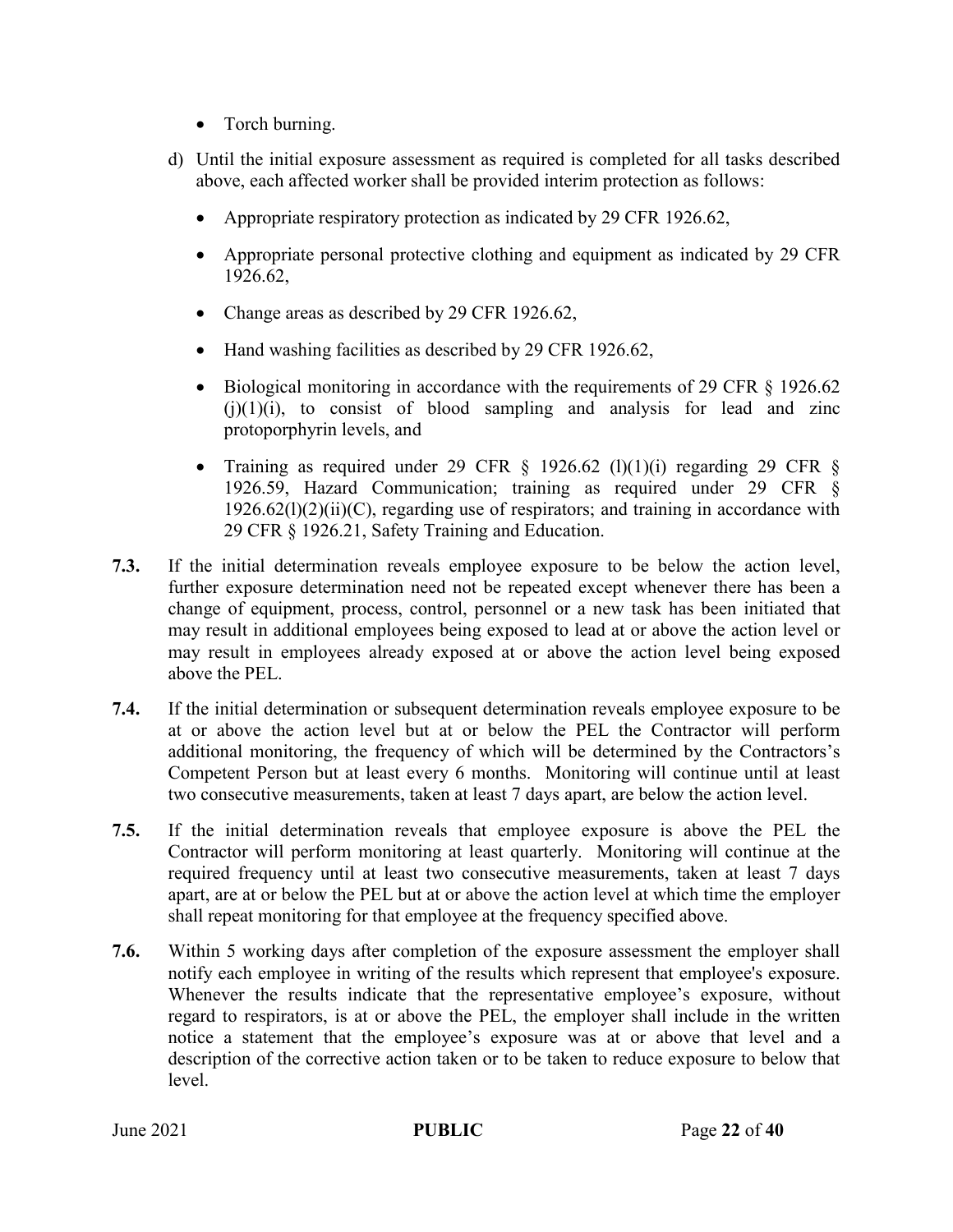#### **8.0 HOUSEKEEPING**

- **8.1** All surfaces shall be maintained as free as practicable of accumulations of lead.
- **8.2** Clean-up of floors and other surfaces where lead accumulates shall wherever possible, be cleaned by vacuuming or other methods that minimize the likelihood of lead becoming airborne.
- **8.3** Shoveling, dry or wet sweeping, and brushing may be used only where vacuuming or other equally effective methods have been tried and found not to be effective.
- **8.4** Where vacuuming methods are selected, the vacuums shall be equipped with HEPA filters and used and emptied in a manner which minimizes the reentry of lead into the workplace.
- **8.5** Compressed air shall not be used to remove lead from any surface unless the compressed air is used in conjunction with a ventilation system designed to capture the airborne dust created by the compressed air.

## **9.0 HYGIENE FACILITIES AND PRACTICES**

- **9.1** The Contractor shall provide clean change areas for employees whose airborne exposure to lead is above the PEL, and as interim protection for employees performing tasks as specified in Section 7.2. The change areas will be equipped with separate storage facilities for protective work clothing and equipment and for street clothes which prevent cross-contamination. The Contractor will assure that employees do not leave the workplace wearing any protective clothing or equipment that is required to be worn during the work shift.
- **9.2** Shower facilities will be provided, where feasible, for use by employees whose airborne exposure to lead is above the PEL. Where shower facilities are available, each employee will be required to shower at the end of the work shift. An adequate supply of cleansing agents and towels for use by affected employees will be provided.
- **9.3** Adequate handwashing facilities will be provided for use by employees exposed to lead. Where showers are not provided the employer shall assure that employees wash their hands and face at the end of the work-shift.
- **9.4** Separate eating areas will be provided. Eating areas will be maintained as free as practicable from lead contamination and be readily accessible to employees.
- **9.5** The Contractor will assure that employees whose airborne exposure to lead is above the PEL wash their hands and face prior to eating, drinking, smoking or applying cosmetics.
- **9.6** The Contractor will assure that employees do not enter eating areas with protective work clothing or equipment unless surface lead dust has been removed by vacuuming, downdraft booth, or other cleaning method that limits dispersion of lead dust.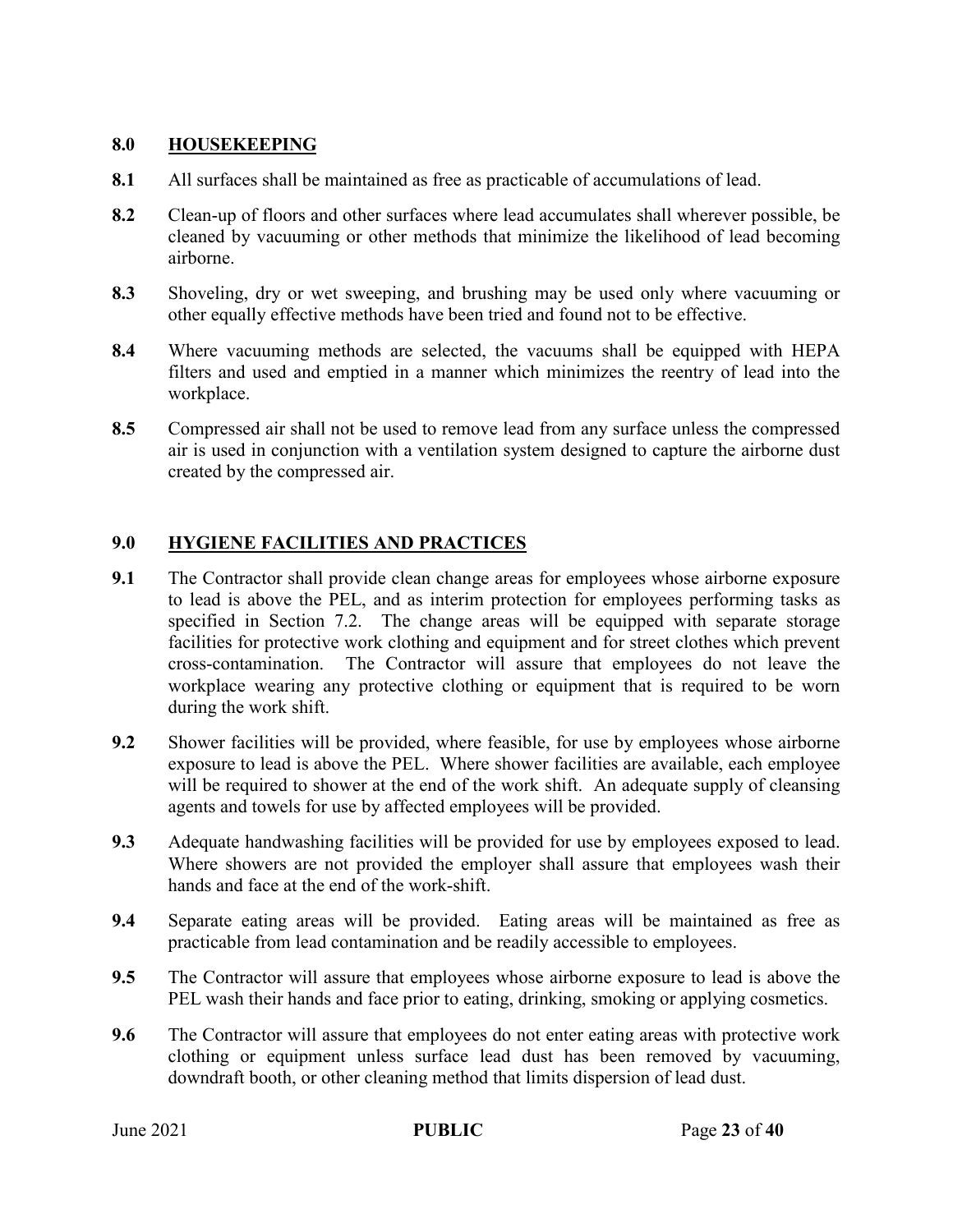## **10.0 EMPLOYEE INFORMATION AND TRAINING**

- **10.1** The Facility will communicate information concerning lead hazards according to the requirements of Department of Correction's Hazard Communication Program, including but not limited to the requirements concerning warning signs and labels, material safety data sheets (MSDS), and employee information and training. In addition, training will include the contents of the Lead Management Program and the following:
	- The contents of 29 CFR § 1926.62 and its appendices (Appendices A and B are attached for reference);
	- The specific nature of the operations which could result in exposure to lead above the action level;
	- The engineering controls and work practices associated with the employee's job assignment including training of employees to follow relevant good work practices described herein or in Appendix B of 29 CFR § 1926.62;

## **11.0 RESPIRATORY PROTECTION**

**11.1** Facility employees and inmates are prohibited from conducting activities impacting lead that may result in exposures above the Action Level. Hence, facility employees are not required to use respirators. When conducting activities that may impact lead-containing paint, employees may request a respirator. Employees requesting respirators must receive medical surveillance and training in accordance with the requirements of 29 CFR 1910.134.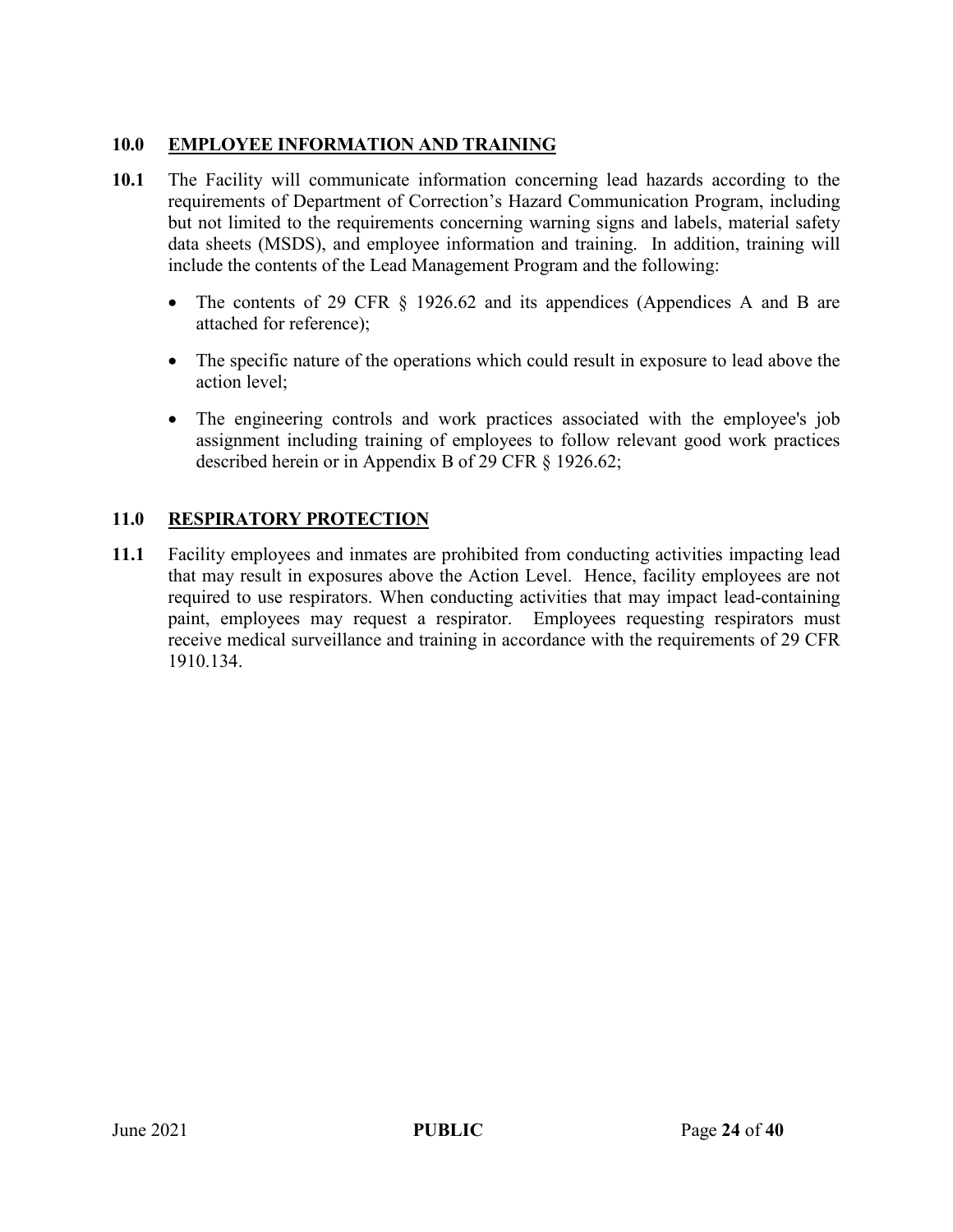#### **Appendix A**

#### **Appendix A to 29 CFR §1926.62-Substance Data Sheet for Occupational Exposure to Lead**

#### **I. Substance Identification**

- A. *Substance*: Pure lead (Pb) is a heavy metal at room temperature and pressure and is a basic chemical element. It can combine with various other substances to form numerous lead compounds.
- B. *Compounds covered by the standard*: The word "lead" when used in this interim final standard means elemental lead, all inorganic lead compounds and a class of organic lead compounds called lead soaps. This standard does not apply to other organic lead compounds.
- C. *Uses*: Exposure to lead occurs in several different occupations in the construction industry, including demolition or salvage of structures where lead or lead-containing materials are present; removal or encapsulation of lead-containing materials, new construction, alteration, repair, or renovation of structures that contain lead or materials containing lead; installation of products containing lead. In addition, there are construction related activities where exposure to lead may occur, including transportation, disposal, storage, or containment of lead or materials containing lead on construction sites, and maintenance operations associated with construction activities.
- D. *Permissible exposure*: The permissible exposure limit (PEL) set by the standard is 50 micrograms of lead per cubic meter of air (50  $\mu$ g/m<sup>3</sup>), averaged over an 8-hour workday.
- E. *Action level*: The interim final standard establishes an action level of 30 micrograms of lead per cubic meter of air  $(30 \mu g/m^3)$ , averaged over an 8-hour workday. The action level triggers several ancillary provisions of the standard such as exposure monitoring, medical surveillance, and training.

#### **II. Health Hazard Data**

June 2021 **PUBLIC** Page **25** of **40** A. *Ways in which lead enters your body.* When absorbed into your body in certain doses, lead is a toxic substance. The object of the lead standard is to prevent absorption of harmful quantities of lead. The standard is intended to protect you not only from the immediate toxic effects of lead, but also from the serious toxic effects that may not become apparent until years of exposure have passed. Lead can be absorbed into your body by inhalation (breathing) and ingestion (eating). Lead (except for certain organic lead compounds not covered by the standard, such as tetraethyl lead) is not absorbed through your skin. When lead residue is scattered or becomes airborne as a dust or a fume, the necessary respiratory protection must be used. A HEPA filter mask is effective in preventing lead from entering the respiratory tract. Inhalation of airborne lead is generally the most important source of occupational lead absorption. You can also absorb lead through your digestive system if lead gets into your mouth and is swallowed. If you handle food, cigarettes, chewing tobacco, or make-up which have lead on them or handle them with hands contaminated with lead, this will contribute to ingestion. A significant portion of the lead that you inhale or ingest gets into your blood stream. Once in your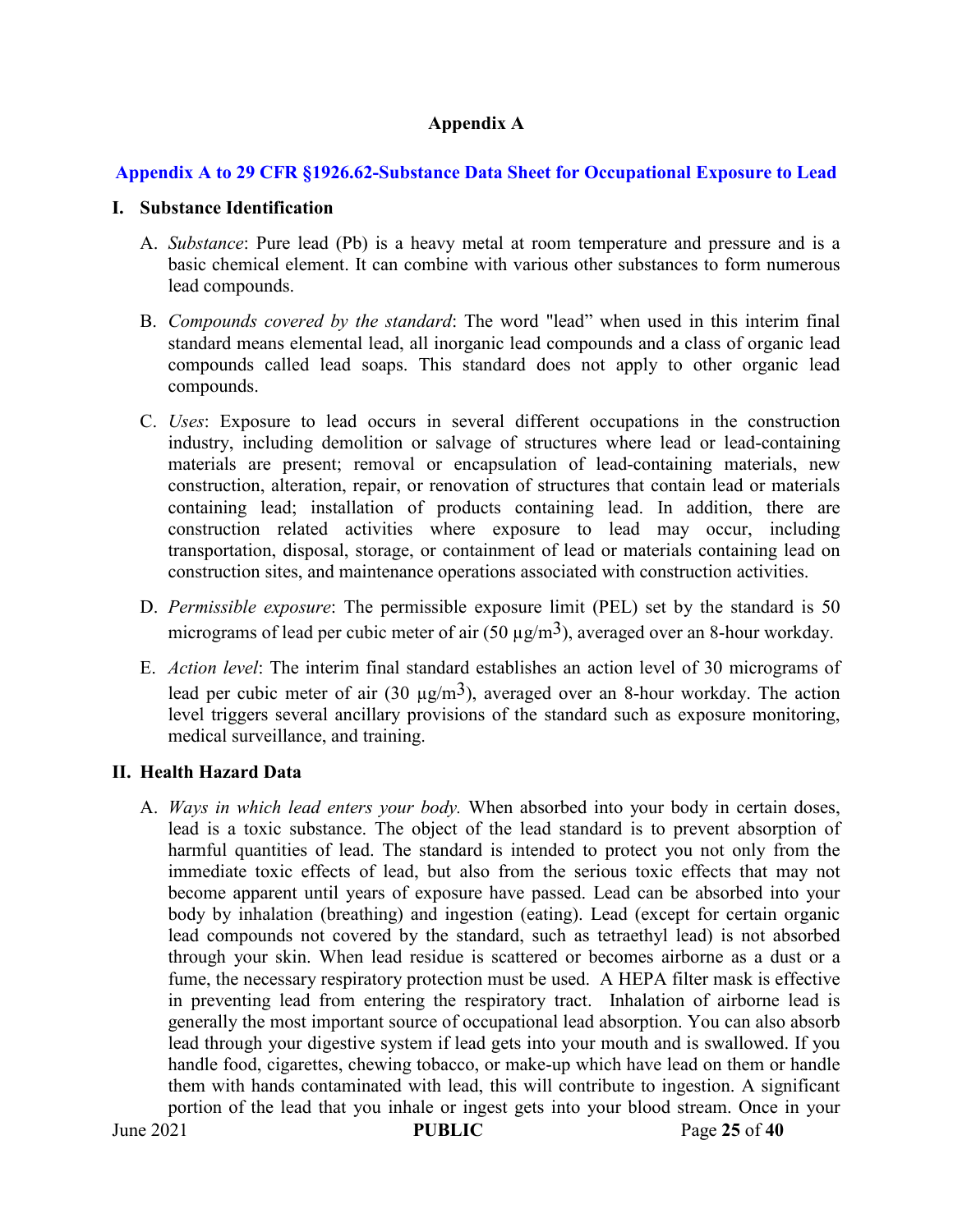blood stream, lead is circulated throughout your body and stored in various organs and body tissues. Some of this lead is quickly filtered out of your body and excreted, but some remains in the blood and other tissues. As exposure to lead continues, the amount stored in your body will increase if you are absorbing more lead than your body is excreting. Even though you may not be aware of any immediate symptoms of disease, this lead stored in your tissues can be slowly causing irreversible damage, first to individual cells, then to your organs and whole body systems.

- B. *Effects of overexposure to lead*-
- (1) *Short term (acute) overexposure.* Lead is a potent, systemic poison that serves no known useful function once absorbed by your body. Taken in large enough doses, lead can kill you in a matter of days. A condition affecting the brain called acute encephalopathy may arise which develops quickly to seizures, coma, and death from cardiorespiratory arrest. A short term dose of lead can lead to acute encephalopathy. Short term occupational exposures of this magnitude are highly unusual, but not impossible. Similar forms of encephalopathy may, however, arise from extended, chronic exposure to lower doses of lead. There is no sharp dividing line between rapidly developing acute effects of lead, and chronic effects which take longer to acquire. Lead adversely affects numerous body systems, and causes forms of health impairment and disease which arise after periods of exposure as short as days or as long as several years.
- (2) *Long-term (chronic) overexposure.* Chronic overexposure to lead may result in severe damage to your blood-forming, nervous, urinary and reproductive systems. Some common symptoms of chronic overexposure include loss of appetite, metallic taste in the mouth, anxiety, constipation, nausea, pallor, excessive tiredness, weakness, insomnia, headache, nervous irritability, muscle and joint pain or soreness, fine tremors, numbness, dizziness, hyperactivity and colic. In lead colic there may be severe abdominal pain. Damage to the central nervous system in general and the brain (encephalopathy) in particular is one of the most severe forms of lead poisoning. The most severe, often fatal, form of encephalopathy may be preceded by vomiting, a feeling of dullness progressing to drowsiness and stupor, poor memory, restlessness, irritability, tremor, and convulsions. It may arise suddenly with the onset of seizures, followed by coma, and death. There is a tendency for muscular weakness to develop at the same time. This weakness may progress to paralysis often observed as a characteristic "wrist drop'' or "foot drop'' and is a manifestation of a disease to the nervous system called peripheral neuropathy. Chronic overexposure to lead also results in kidney disease with few, if any, symptoms appearing until extensive and most likely permanent kidney damage has occurred. Routine laboratory tests reveal the presence of this kidney disease only after about two-thirds of kidney function is lost. When overt symptoms of urinary dysfunction arise, it is often too late to correct or prevent worsening conditions, and progression to kidney dialysis or death is possible. Chronic overexposure to lead impairs the reproductive systems of both men and women. Overexposure to lead may result in decreased sex drive, impotence and sterility in men. Lead can alter the structure of sperm cells raising the risk of birth defects. There is evidence of miscarriage and stillbirth in women whose husbands were exposed to lead or who were exposed to lead themselves. Lead exposure also may result in decreased fertility, and abnormal menstrual cycles in women. The course of pregnancy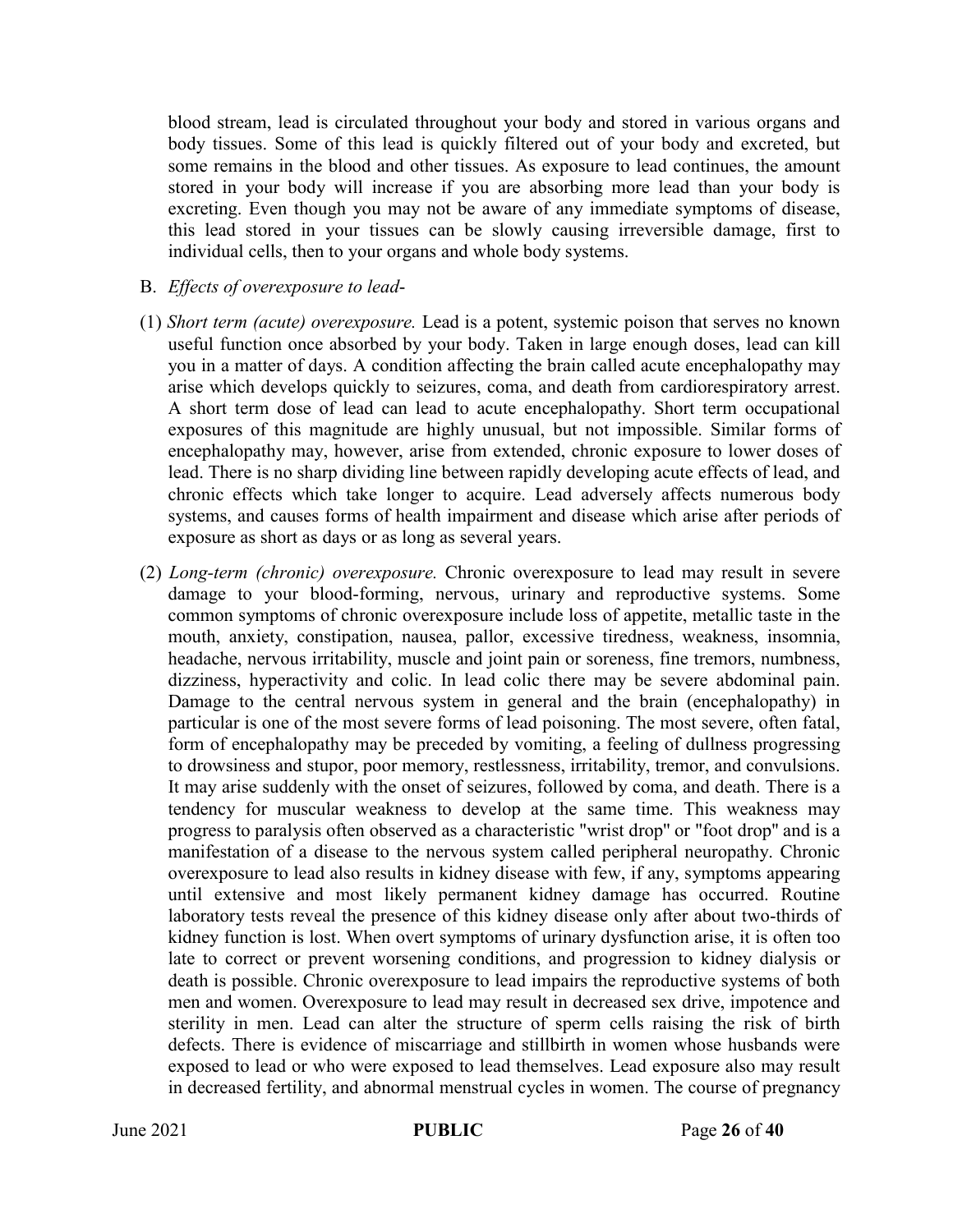may be adversely affected by exposure to lead since lead crosses the placental barrier and poses risks to developing fetuses. Children born of parents either one of whom were exposed to excess lead levels are more likely to have birth defects, mental retardation, behavioral disorders or die during the first year of childhood. Overexposure to lead also disrupts the blood-forming system resulting in decreased hemoglobin (the substance in the blood that carries oxygen to the cells) and ultimately anemia. Anemia is characterized by weakness, pallor and fatigability as a result of decreased oxygen carrying capacity in the blood.

(3) *Health protection goals of the standard.* Prevention of adverse health effects for most workers from exposure to lead throughout a working lifetime requires that a worker's blood lead level (BLL, also expressed as PbB) be maintained at or below forty micrograms per deciliter of whole blood (40 µg/dl). The blood lead levels of workers (both male and female workers) who intend to have children should be maintained below 30 µg/dl to minimize adverse reproductive health effects to the parents and to the developing fetus. The measurement of your blood lead level (BLL) is the most useful indicator of the amount of lead being absorbed by your body. Blood lead levels are most often reported in units of milligrams (mg) or micrograms ( $\mu$ g) of lead (1 mg=1000  $\mu$ g) per 100 grams (100g), 100 milliliters (100 ml) or deciliter (dl) of blood. These three units are essentially the same. Sometime BLLs are expressed in the form of mg% or µg%. This is a shorthand notation for 100g, 100 ml, or dl. (References to BLL measurements in this standard are expressed in the form of  $\mu$ g/dl.)

BLL measurements show the amount of lead circulating in your blood stream, but do not give any information about the amount of lead stored in your various tissues. BLL measurements merely show current absorption of lead, not the effect that lead is having on your body or the effects that past lead exposure may have already caused. Past research into lead-related diseases, however, has focused heavily on associations between BLLs and various diseases. As a result, your BLL is an important indicator of the likelihood that you will gradually acquire a lead-related health impairment or disease.

Once your blood lead level climbs above  $40 \mu g/dl$ , your risk of disease increases. There is a wide variability of individual response to lead, thus it is difficult to say that a particular BLL in a given person will cause a particular effect. Studies have associated fatal encephalopathy with BLLs as low as 150 µg/dl. Other studies have shown other forms of diseases in some workers with BLLs well below 80 µg/dl. Your BLL is a crucial indicator of the risks to your health, but one other factor is also extremely important. This factor is the length of time you have had elevated BLLs. The longer you have an elevated BLL, the greater the risk that large quantities of lead are being gradually stored in your organs and tissues (body burden). The greater your overall body burden, the greater the chances of substantial permanent damage. The best way to prevent all forms of leadrelated impairments and diseases-both short term and long term-is to maintain your BLL below 40 µg/dl. The provisions of the standard are designed with this end in mind.

Your employer has prime responsibility to assure that the provisions of the standard are complied with both by the company and by individual workers. You, as a worker, however, also have a responsibility to assist your employer in complying with the standard. You can play a key role in protecting your own health by learning about the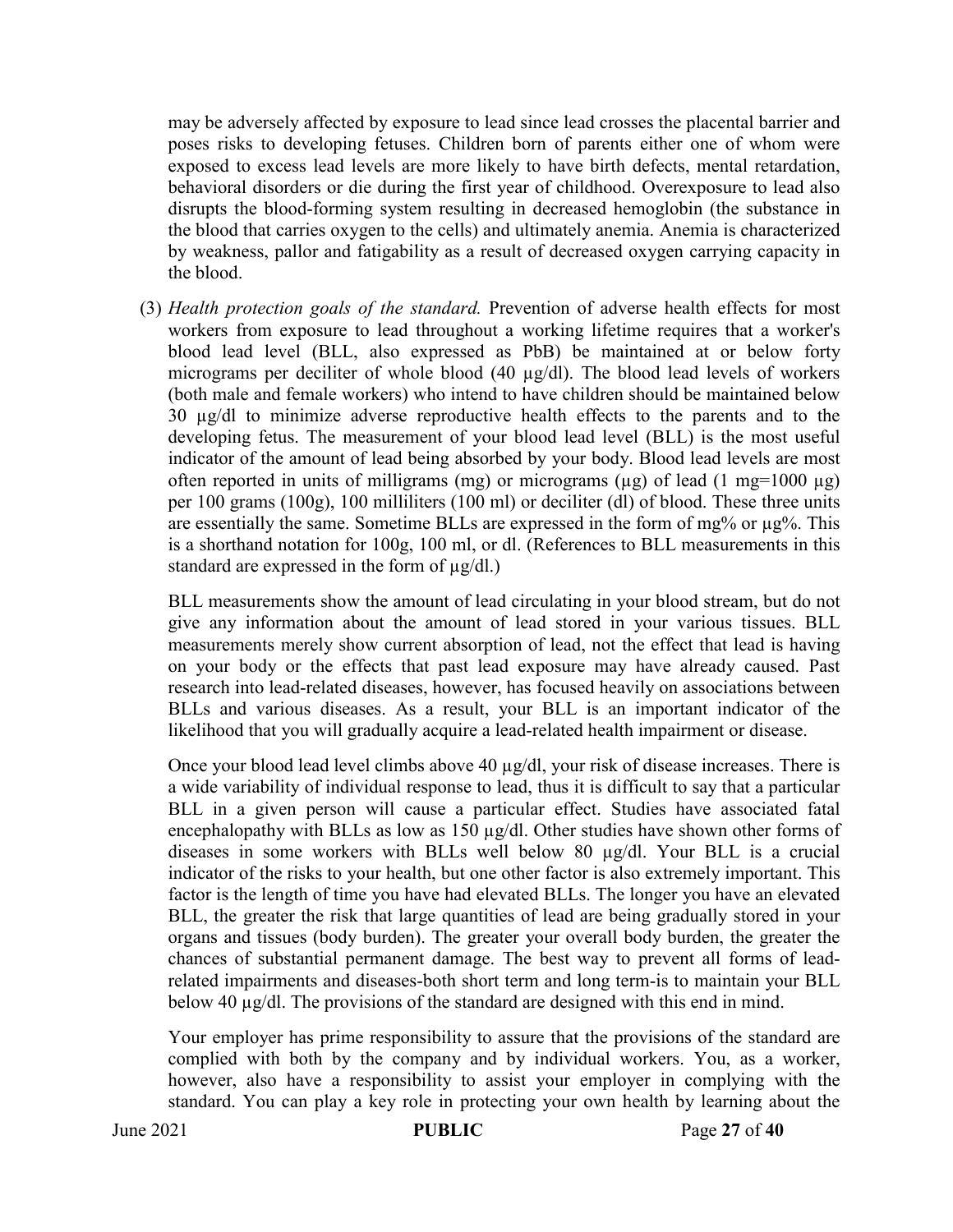lead hazards and their control, learning what the standard requires, following the standard where it governs your own actions, and seeing that your employer complies with provisions governing his or her actions.

(4) *Reporting signs and symptoms of health problems.* You should immediately notify your employer if you develop signs or symptoms associated with lead poisoning or if you desire medical advice concerning the effects of current or past exposure to lead or your ability to have a healthy child. You should also notify your employer if you have difficulty breathing during a respirator fit test or while wearing a respirator. In each of these cases, your employer must make available to you appropriate medical examinations or consultations. These must be provided at no cost to you and at a reasonable time and place. The standard contains a procedure whereby you can obtain a second opinion by a physician of your choice if your employer selected the initial physician.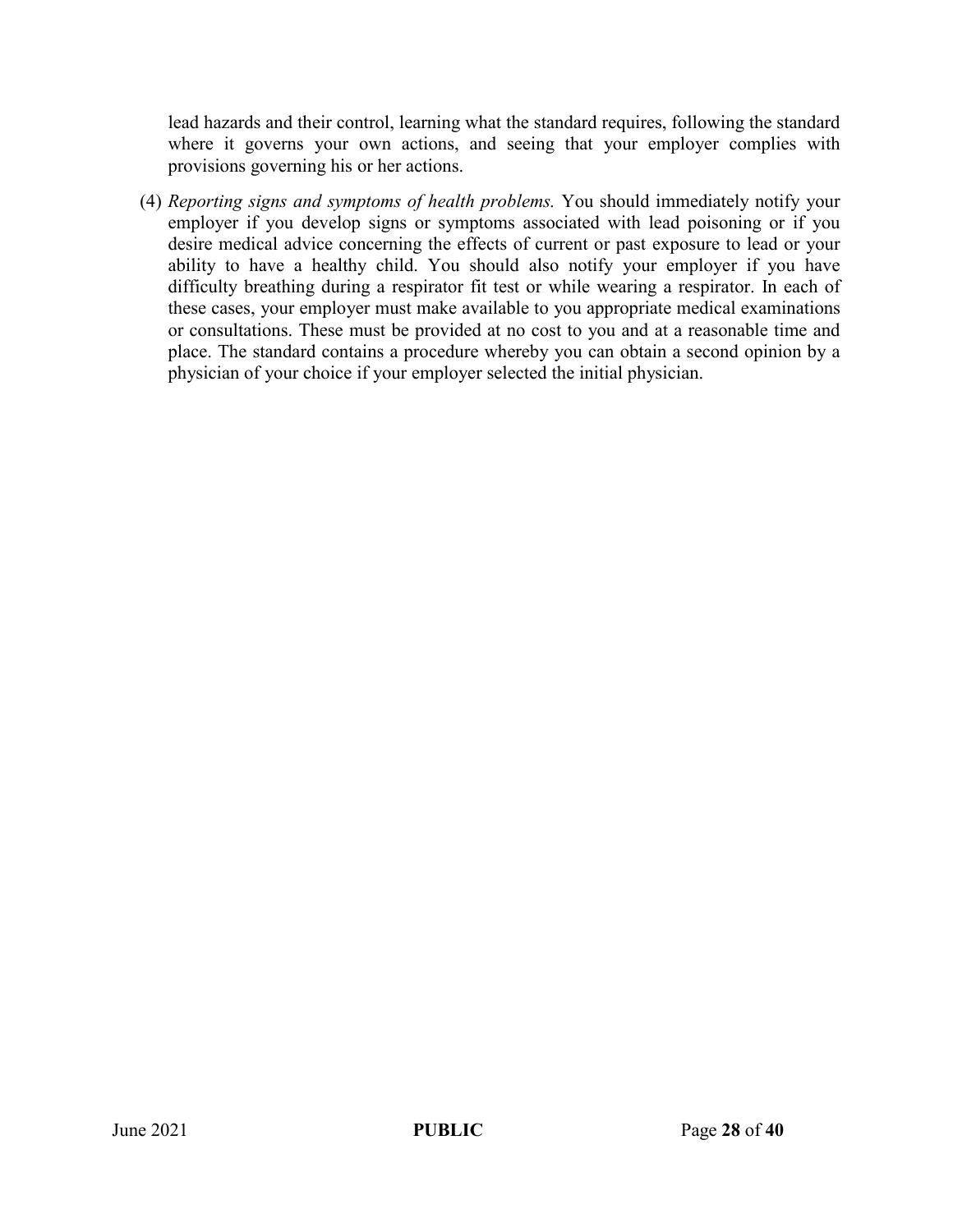#### **Appendix B**

#### **Appendix B to 29 CFR §1926.62-Employee Standard Summary**

This appendix summarizes key provisions of the interim final standard for lead in construction that you as a worker should become familiar with.

#### **I. Permissible Exposure Limit (PEL)-Paragraph (C)**

The standard sets a permissible exposure limit (PEL) of 50 micrograms of lead per cubic meter of air (50  $\mu$ g/m<sup>3</sup>), averaged over an 8-hour workday which is referred to as a time-weighted average (TWA). This is the highest level of lead in the air to which you may be permissibly exposed over an 8-hour workday. However, since this is an 8-hour average, short exposures above the PEL are permitted so long as for each 8-hour work day your average exposure does not exceed this level. This interim final standard, however, takes into account the fact that your daily exposure to lead can extend beyond a typical 8-hour workday as the result of overtime or other alterations in your work schedule. To deal with this situation, the standard contains a formula which reduces your permissible exposure when you are exposed more than 8 hours. For example, if you are exposed to lead for 10 hours a day, the maximum permitted average exposure would be 40  $\mu$ g/m<sup>3</sup>.

#### **II. Exposure Assessment-Paragraph (D)**

If lead is present in your workplace in any quantity, your employer is required to make an initial determination of whether any employee's exposure to lead exceeds the action level  $(30 \mu g/m^3)$ averaged over an 8-hour day). Employee exposure is that exposure which would occur if the employee were not using a respirator. This initial determination requires your employer to monitor workers' exposures unless he or she has objective data which can demonstrate conclusively that no employee will be exposed to lead in excess of the action level. Where objective data is used in lieu of actual monitoring the employer must establish and maintain an accurate record, documenting its relevancy in assessing exposure levels for current job conditions. If such objective data is available, the employer need proceed no further on employee exposure assessment until such time that conditions have changed and the determination is no longer valid.

Objective data may be compiled from various sources, e.g., insurance companies and trade associations and information from suppliers or exposure data collected from similar operations. Objective data may also comprise previously-collected sampling data including area monitoring. If it cannot be determined through using objective data that worker exposure is less than the action level, your employer must conduct monitoring or must rely on relevant previous personal sampling, if available. Where monitoring is required for the initial determination, it may be limited to a representative number of employees who are reasonably expected to have the highest exposure levels. If your employer has conducted appropriate air sampling for lead in the past 12 months, he or she may use these results, provided they are applicable to the same employee tasks and exposure conditions and meet the requirements for accuracy as specified in the standard. As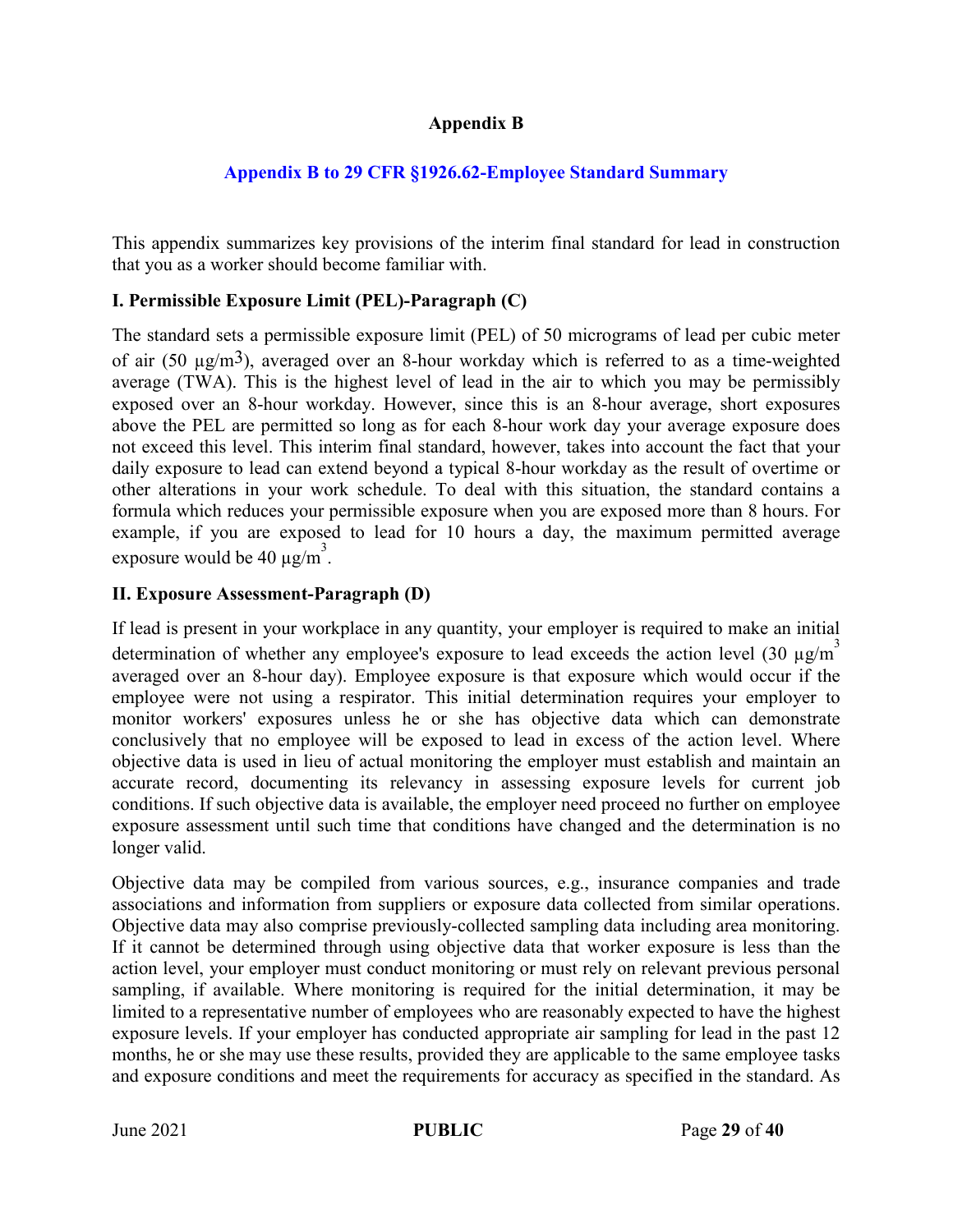with objective data, if such results are relied upon for the initial determination, your employer must establish and maintain a record as to the relevancy of such data to current job conditions.

If there have been any employee complaints of symptoms which may be attributable to exposure to lead or if there is any other information or observations which would indicate employee exposure to lead, this must also be considered as part of the initial determination.

If this initial determination shows that a reasonable possibility exists that any employee may be exposed, without regard to respirators, over the action level, your employer must set up an air monitoring program to determine the exposure level representative of each employee exposed to lead at your workplace. In carrying out this air monitoring program, your employer is not required to monitor the exposure of every employee, but he or she must monitor a representative number of employees and job types. Enough sampling must be done to enable each employee's exposure level to reasonably represent full shift exposure. In addition, these air samples must be taken under conditions which represent each employee's regular, daily exposure to lead. Sampling performed in the past 12 months may be used to determine exposures above the action level if such sampling was conducted during work activities essentially similar to present work conditions.

The standard lists certain tasks which may likely result in exposures to lead in excess of the PEL and, in some cases, exposures in excess of 50 times the PEL. If you are performing any of these tasks, your employer must provide you with appropriate respiratory protection, protective clothing and equipment, change areas, hand washing facilities, biological monitoring, and training until such time that an exposure assessment is conducted which demonstrates that your exposure level is below the PEL.

If you are exposed to lead and air sampling is performed, your employer is required to notify you in writing within 5 working days of the air monitoring results which represent your exposure. If the results indicate that your exposure exceeds the PEL (without regard to your use of a respirator), then your employer must also notify you of this in writing, and provide you with a description of the corrective action that has been taken or will be taken to reduce your exposure.

Your exposure must be rechecked by monitoring, at least every six months, if your exposure is at or over the action level but below the PEL. Your employer may discontinue monitoring for you if 2 consecutive measurements, taken at least 7 days apart, are at or below the action level. Air monitoring must be repeated every 3 months if you are exposed over the PEL. Your employer must continue monitoring for you at this frequency until 2 consecutive measurements, taken at least 7 days apart, are below the PEL but above the action level, at which time your employer must repeat monitoring of your exposure every six months and may discontinue monitoring only after your exposure drops to or below the action level. However, whenever there is a change of equipment, process, control, or personnel or a new type of job is added at your workplace which may result in new or additional exposure to lead, your employer must perform additional monitoring.

## **III. Methods of Compliance-Paragraph (E)**

Your employer is required to assure that no employee is exposed to lead in excess of the PEL as an 8-hour TWA. The interim final standard for lead in construction requires employers to institute engineering and work practice controls including administrative controls to the extent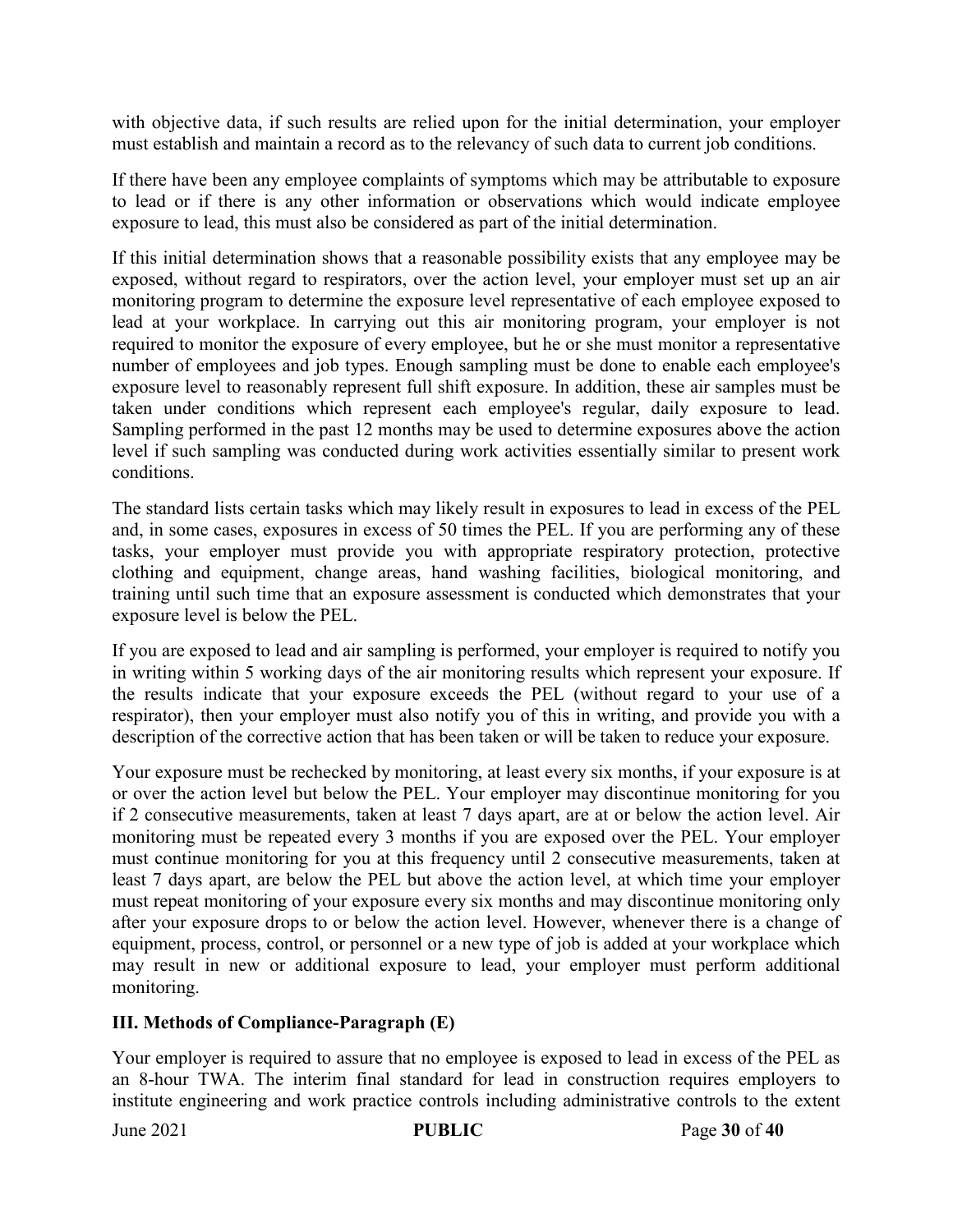feasible to reduce employee exposure to lead. Where such controls are feasible but not adequate to reduce exposures below the PEL , they must be used nonetheless to reduce exposures to the lowest level that can be accomplished by these means and then supplemented with appropriate respiratory protection.

Your employer is required to develop and implement a written compliance program prior to the commencement of any job where employee exposures may reach the PEL as an 8-hour TWA. The interim final standard identifies the various elements that must be included in the plan. For example, employers are required to include a description of operations in which lead is emitted, detailing other relevant information about the operation such as the type of equipment used, the type of material involved, employee job responsibilities, operating procedures and maintenance practices. In addition, your employer's compliance plan must specify the means that will be used to achieve compliance and, where engineering controls are required, include any engineering plans or studies that have been used to select the control methods. If administrative controls involving job rotation are used to reduce employee exposure to lead, the job rotation schedule must be included in the compliance plan. The plan must also detail the type of protective clothing and equipment, including respirators, housekeeping and hygiene practices that will be used to protect you from the adverse effects of exposure to lead.

The written compliance program must be made available, upon request, to affected employees and their designated representatives, the Assistant Secretary and the Director.

Finally, the plan must be reviewed and updated at least every 6 months to assure it reflects the current status in exposure control.

#### **IV. Respiratory Protection-Paragraph (F)**

Your employer is required to provide and assure your use of respirators when your exposure to lead is not controlled below the PEL by other means. The employer must pay the cost of the respirator. Whenever you request one, your employer is also required to provide you a respirator even if your air exposure level is not above the PEL. You might desire a respirator when, for example, you have received medical advice that your lead absorption should be decreased. Or, you may intend to have children in the near future, and want to reduce the level of lead in your body to minimize adverse reproductive effects. While respirators are the least satisfactory means of controlling your exposure, they are capable of providing significant protection if properly chosen, fitted, worn, cleaned, maintained, and replaced when they stop providing adequate protection.

June 2021 **PUBLIC** Page **31** of **40** Your employer is required to select respirators from the types listed in Table I of the Respiratory Protection section of the standard. Any respirator chosen must be approved by the Mine Safety and Health Administration (MSHA) or the National Institute for Occupational Safety and Health (NIOSH). This respirator selection table will enable your employer to choose a type of respirator which will give you a proper amount of protection based on your airborne lead exposure. Your employer may select a type of respirator that provides greater protection than that required by the standard; that is, one recommended for a higher concentration of lead than is present in your workplace. For example, a powered air purifying respirator (PAPR) is much more protective than a typical negative pressure respirator, and may also be more comfortable to wear. A PAPR has a filter, cartridge or canister to clean the air, and a power source which continuously blows filtered air into your breathing zone. Your employer might make a PAPR available to you to ease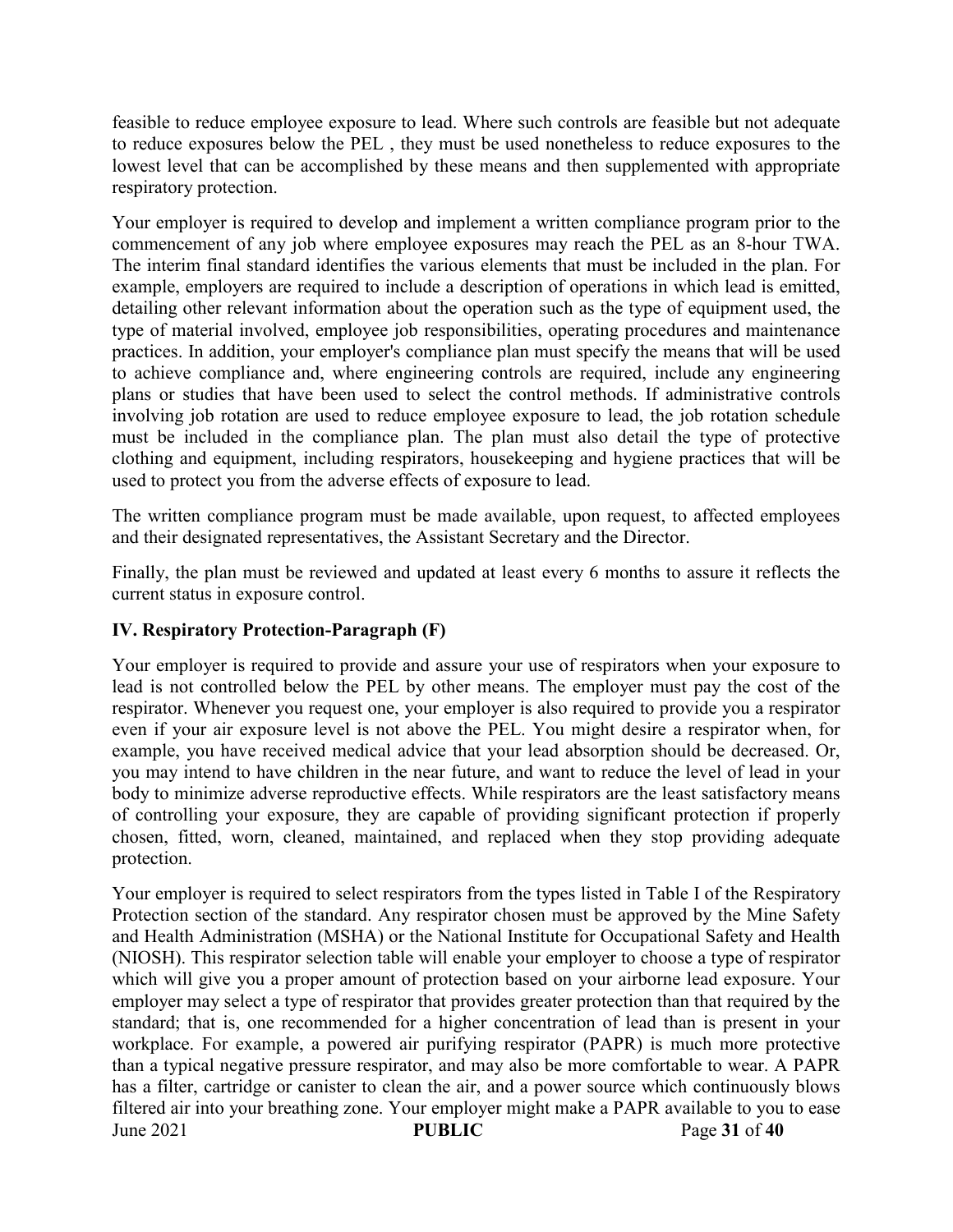the burden of having to wear a respirator for long periods of time. The standard provides that you can obtain a PAPR upon request.

Your employer must also start a Respiratory Protection Program. This program must include written procedures for the proper selection, use, cleaning, storage, and maintenance of respirators.

Your employer must assure that your respirator facepiece fits properly. Proper fit of a respirator facepiece is critical. Obtaining a proper fit on each employee may require your employer to make available two or three different mask types. In order to assure that your respirator fits properly and that facepiece leakage is minimized, your employer must give you either a qualitative fit test or a quantitative fit test (if you use a negative pressure respirator) in accordance with appendix D. Any respirator which has a filter, cartridge or canister which cleans the work room air before you breathe it and which requires the force of your inhalation to draw air through the filtering element is a negative pressure respirator. A positive pressure respirator supplies air to you directly. A quantitative fit test uses a sophisticated machine to measure the amount, if any, of test material that leaks into the facepiece of your respirator.

You must also receive from your employer proper training in the use of respirators. Your employer is required to teach you how to wear a respirator, to know why it is needed, and to understand its limitations.

Your employer must test the effectiveness of your negative pressure respirator initially and at least every six months thereafter with a "qualitative fit test.'' In this test, the fit of the facepiece is checked by seeing if you can smell a substance placed outside the respirator. If you can, there is appreciable leakage where the facepiece meets your face.

The standard provides that if your respirator uses filter elements, you must be given an opportunity to change the filter elements whenever an increase in breathing resistance is detected. You also must be permitted to periodically leave your work area to wash your face and respirator facepiece whenever necessary to prevent skin irritation. If you ever have difficulty in breathing during a fit test or while using a respirator, your employer must make a medical examination available to you to determine whether you can safely wear a respirator. The result of this examination may be to give you a positive pressure respirator (which reduces breathing resistance) or to provide alternative means of protection.

## **V. Protective Work Clothing and Equipment-Paragraph (G)**

If you are exposed to lead above the PEL as an 8-hour TWA, without regard to your use of a respirator, or if you are exposed to lead compounds such as lead arsenate or lead azide which can cause skin and eye irritation, your employer must provide you with protective work clothing and equipment appropriate for the hazard. If work clothing is provided, it must be provided in a clean and dry condition at least weekly, and daily if your airborne exposure to lead is greater than 200  $\mu$ g/m<sup>3</sup>. Appropriate protective work clothing and equipment can include coveralls or similar fullbody work clothing, gloves, hats, shoes or disposable shoe coverlets, and face shields or vented goggles. Your employer is required to provide all such equipment at no cost to you. In addition, your employer is responsible for providing repairs and replacement as necessary, and also is responsible for the cleaning, laundering or disposal of protective clothing and equipment.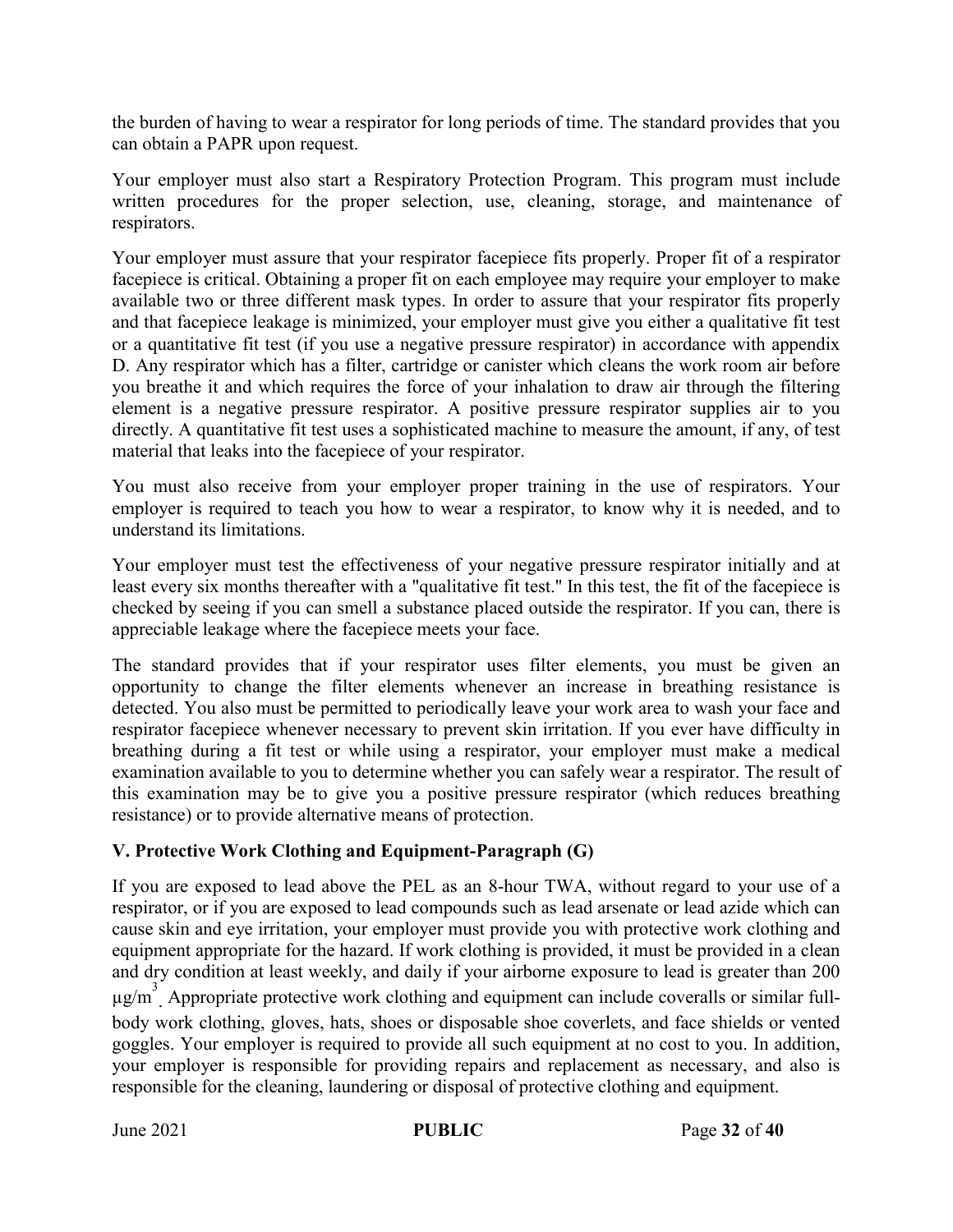The interim final standard requires that your employer assure that you follow good work practices when you are working in areas where your exposure to lead may exceed the PEL. With respect to protective clothing and equipment, where appropriate, the following procedures should be observed prior to beginning work:

- 1. Change into work clothing and shoe covers in the clean section of the designated changing areas;
- 2. Use work garments of appropriate protective gear, including respirators before entering the work area; and
- 3. Store any clothing not worn under protective clothing in the designated changing area.

Workers should follow these procedures upon leaving the work area:

- 1. HEPA vacuum heavily contaminated protective work clothing while it is still being worn. At no time may lead be removed from protective clothing by any means which result in uncontrolled dispersal of lead into the air;
- 2. Remove shoe covers and leave them in the work area;
- 3. Remove protective clothing and gear in the dirty area of the designated changing area. Remove protective coveralls by carefully rolling down the garment to reduce exposure to dust.
- 4. Remove respirators last; and
- 5. Wash hands and face.

Workers should follow these procedures upon finishing work for the day (in addition to procedures described above):

1. Where applicable, place disposal coveralls and shoe covers with the abatement waste;

2. Contaminated clothing which is to be cleaned, laundered or disposed of must be placed in closed containers in the change room.

- 3. Clean protective gear, including respirators, according to standard procedures;
- 4. Wash hands and face again. If showers are available, take a shower and wash hair. If shower facilities are not available at the work site, shower immediately at home and wash hair.

## **VI. Housekeeping-Paragraph (H)**

Your employer must establish a housekeeping program sufficient to maintain all surfaces as free as practicable of accumulations of lead dust. Vacuuming is the preferred method of meeting this requirement, and the use of compressed air to clean floors and other surfaces is generally prohibited unless removal with compressed air is done in conjunction with ventilation systems designed to contain dispersal of the lead dust. Dry or wet sweeping, shoveling, or brushing may not be used except where vacuuming or other equally effective methods have been tried and do not work. Vacuums must be used equipped with a special filter called a high-efficiency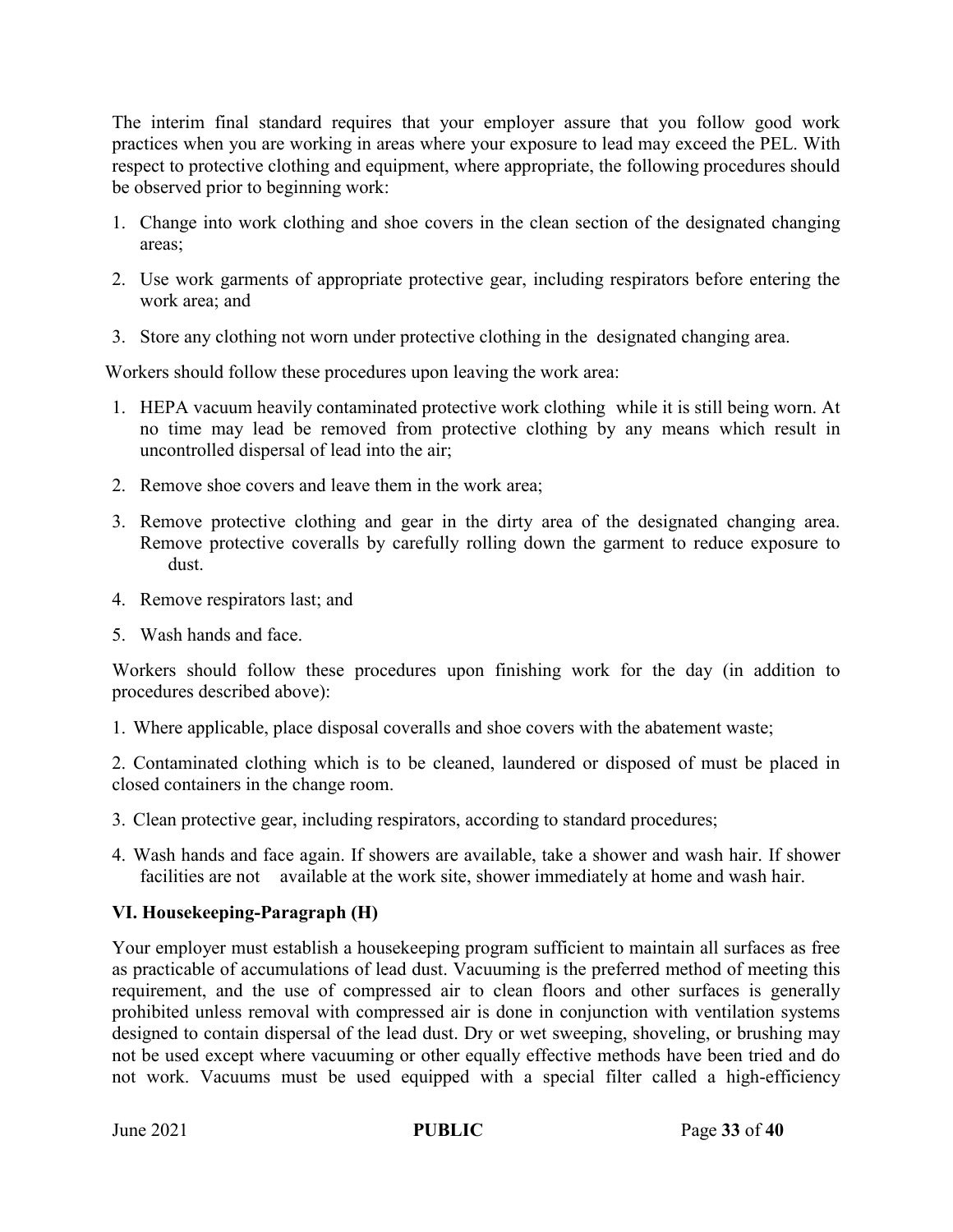particulate air (HEPA) filter and emptied in a manner which minimizes the reentry of lead into the workplace.

#### **VII. Hygiene Facilities and Practices-Paragraph (I)**

The standard requires that hand washing facilities be provided where occupational exposure to lead occurs. In addition, change areas, showers (where feasible), and lunchrooms or eating areas are to be made available to workers exposed to lead above the PEL. Your employer must assure that except in these facilities, food and beverage is not present or consumed, tobacco products are not present or used, and cosmetics are not applied, where airborne exposures are above the PEL. Change rooms provided by your employer must be equipped with separate storage facilities for your protective clothing and equipment and street clothes to avoid cross-contamination. After showering, no required protective clothing or equipment worn during the shift may be worn home. It is important that contaminated clothing or equipment be removed in change areas and not be worn home or you will extend your exposure and expose your family since lead from your clothing can accumulate in your house, car, etc.

Lunchrooms or eating areas may not be entered with protective clothing or equipment unless surface dust has been removed by vacuuming, downdraft booth, or other cleaning method. Finally, workers exposed above the PEL must wash both their hands and faces prior to eating, drinking, smoking or applying cosmetics.

All of the facilities and hygiene practices just discussed are essential to minimize additional sources of lead absorption from inhalation or ingestion of lead that may accumulate on you, your

clothes, or your possessions. Strict compliance with these provisions can virtually eliminate several sources of lead exposure which significantly contribute to excessive lead absorption.

#### **VIII. Medical Surveillance-Paragraph (J)**

The medical surveillance program is part of the standard's comprehensive approach to the prevention of lead-related disease. Its purpose is to supplement the main thrust of the standard which is aimed at minimizing airborne concentrations of lead and sources of ingestion. Only medical surveillance can determine if the other provisions of the standard have affectively protected you as an individual. Compliance with the standard's provision will protect most workers from the adverse effects of lead exposure, but may not be satisfactory to protect individual workers (1) who have high body burdens of lead acquired over past years, (2) who have additional uncontrolled sources of non-occupational lead exposure, (3) who exhibit unusual variations in lead absorption rates, or (4) who have specific non-work related medical conditions which could be aggravated by lead exposure (e.g., renal disease, anemia). In addition, control systems may fail, or hygiene and respirator programs may be inadequate. Periodic medical surveillance of individual workers will help detect those failures. Medical surveillance will also be important to protect your reproductive ability-regardless of whether you are a man or woman.

All medical surveillance required by the interim final standard must be performed by or under the supervision of a licensed physician. The employer must provide required medical surveillance without cost to employees and at a reasonable time and place. The standard's medical surveillance program has two parts-periodic biological monitoring and medical examinations. Your employer's obligation to offer you medical surveillance is triggered by the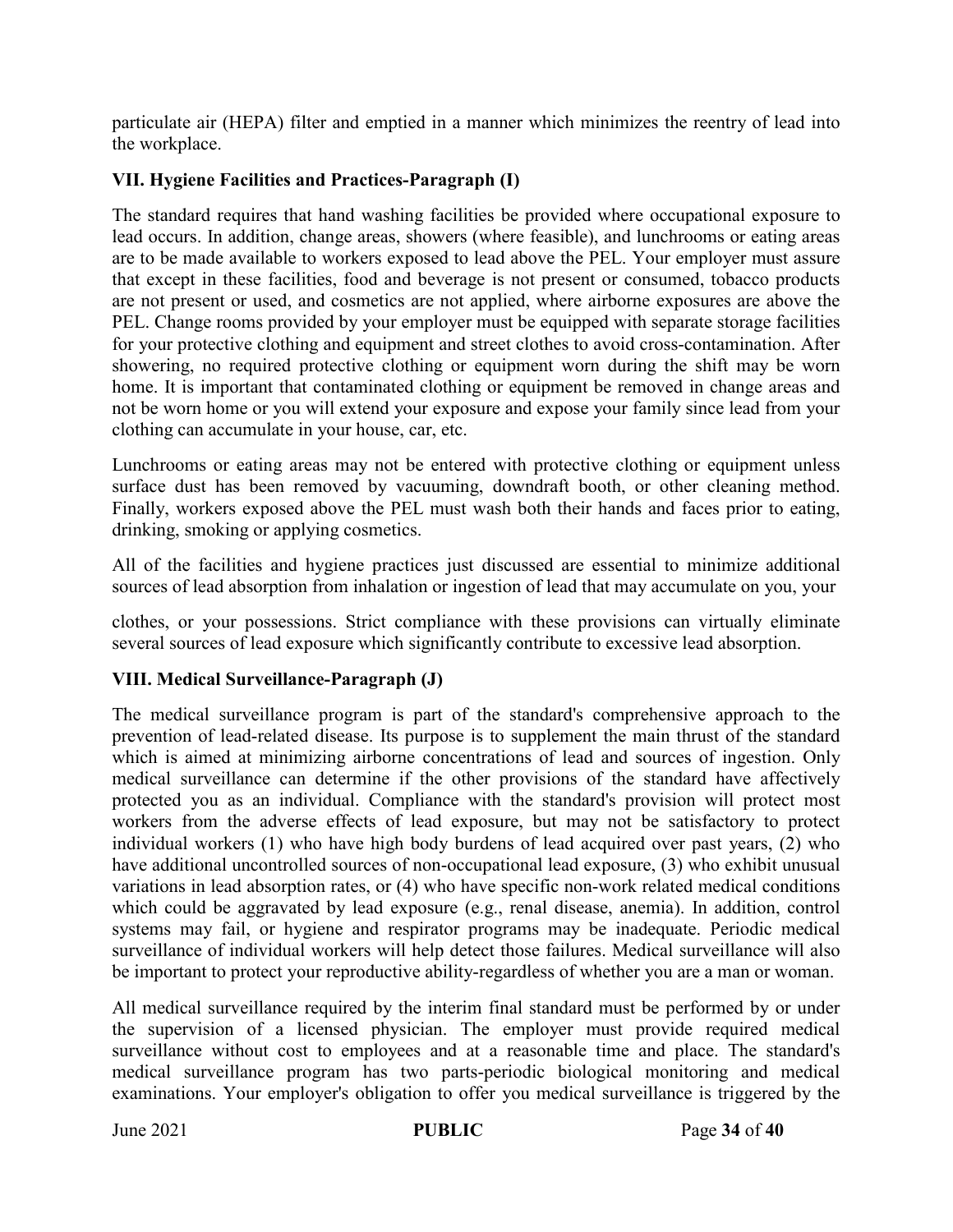results of the air monitoring program. Full medical surveillance must be made available to all employees who are or may be exposed to lead in excess of the action level for more than 30 days a year and whose blood lead level exceeds 40 µg/dl. Initial medical surveillance consisting of blood sampling and analysis for lead and zinc protoporphyrin must be provided to all employees exposed at any time (1 day) above the action level.

Biological monitoring under the standard must be provided at least every 2 months for the first 6 months and every 6 months thereafter until your blood lead level is below 40 µg/dl. A zinc protoporphyrin (ZPP) test is a very useful blood test which measures an adverse metabolic effect of lead on your body and is therefore an indicator of lead toxicity.

If your BLL exceeds 40  $\mu$ g/dl the monitoring frequency must be increased from every 6 months to at least every 2 months and not reduced until two consecutive BLLs indicate a blood lead level below 40 µg/dl. Each time your BLL is determined to be over 40 µg/dl, your employer must notify you of this in writing within five working days of his or her receipt of the test results. The employer must also inform you that the standard requires temporary medical removal with economic protection when your BLL exceeds 50 µg/dl. (See Discussion of Medical Removal Protection-Paragraph (k).) Anytime your BLL exceeds 50 µg/dl your employer must make available to you within two weeks of receipt of these test results a second follow-up BLL test to confirm your BLL. If the two tests both exceed 50 µg/dl, and you are temporarily removed, then your employer must make successive BLL tests available to you on a monthly basis during the period of your removal.

Medical examinations beyond the initial one must be made available on an annual basis if your blood lead level exceeds 40 µg/dl at any time during the preceding year and you are being exposed above the airborne action level of 30  $\mu$ g/m<sup>3</sup> for 30 or more days per year. The initial examination will provide information to establish a baseline to which subsequent data can be compared.

An initial medical examination to consist of blood sampling and analysis for lead and zinc protoporphyrin must also be made available (prior to assignment) for each employee being assigned for the first time to an area where the airborne concentration of lead equals or exceeds the action level at any time. In addition, a medical examination or consultation must be made available as soon as possible if you notify your employer that you are experiencing signs or symptoms commonly associated with lead poisoning or that you have difficulty breathing while wearing a respirator or during a respirator fit test. You must also be provided a medical examination or consultation if you notify your employer that you desire medical advice concerning the effects of current or past exposure to lead on your ability to procreate a healthy child.

Finally, appropriate follow-up medical examinations or consultations may also be provided for employees who have been temporarily removed from exposure under the medical removal protection provisions of the standard. (See Part IX, below.)

The standard specifies the minimum content of pre-assignment and annual medical examinations. The content of other types of medical examinations and consultations is left up to the sound discretion of the examining physician. Pre-assignment and annual medical examinations must include (1) a detailed work history and medical history; (2) a thorough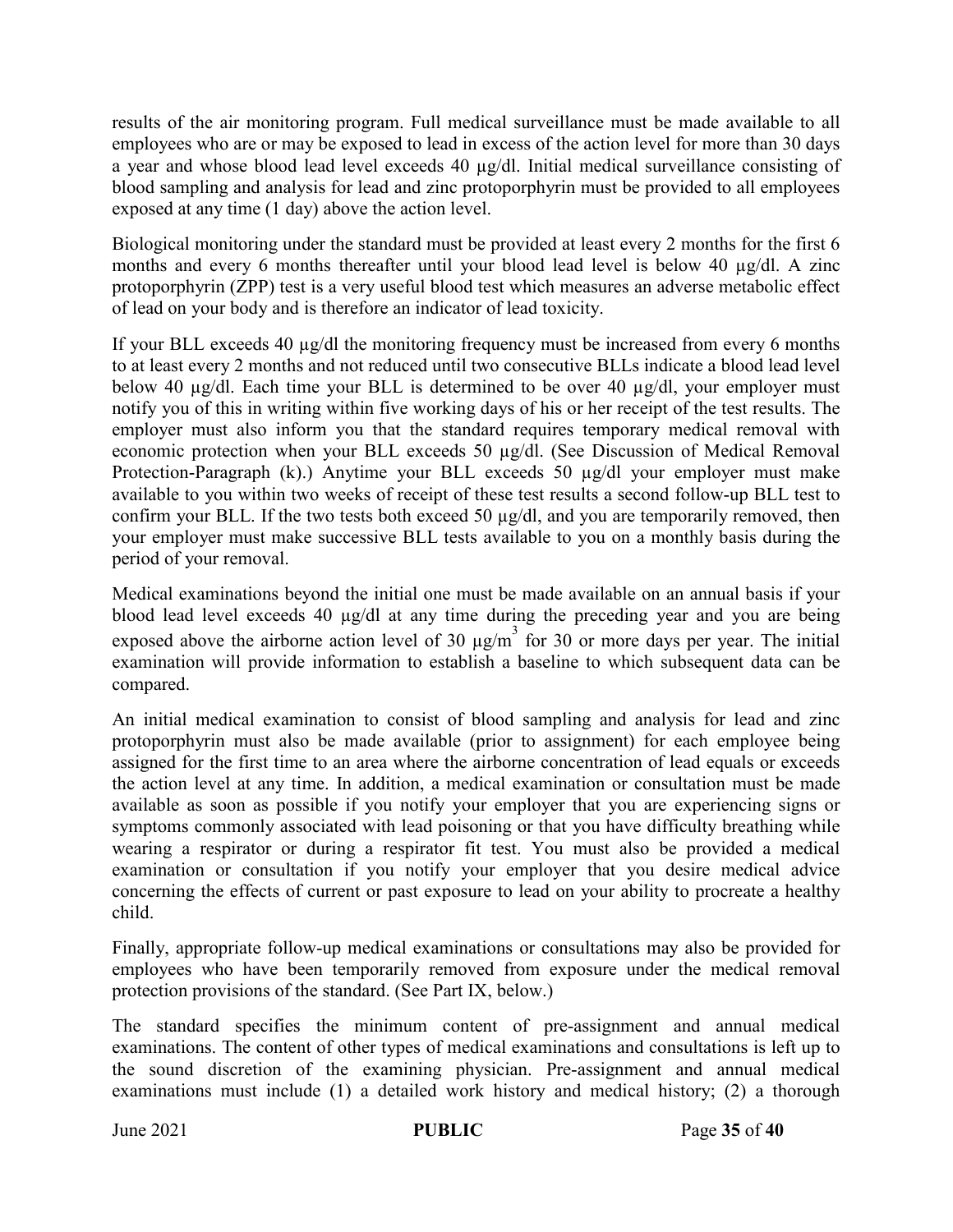physical examination, including an evaluation of your pulmonary status if you will be required to use a respirator; (3) a blood pressure measurement; and (4) a series of laboratory tests designed to check your blood chemistry and your kidney function. In addition, at any time upon your request, a laboratory evaluation of male fertility will be made (microscopic examination of a sperm sample), or a pregnancy test will be given.

The standard does not require that you participate in any of the medical procedures, tests, etc. which your employer is required to make available to you. Medical surveillance can, however, play a very important role in protecting your health. You are strongly encouraged, therefore, to participate in a meaningful fashion. The standard contains a multiple physician review mechanism which will give you a chance to have a physician of your choice directly participate in the medical surveillance program. If you are dissatisfied with an examination by a physician chosen by your employer, you can select a second physician to conduct an independent analysis. The two doctors would attempt to resolve any differences of opinion, and select a third physician to resolve any firm dispute. Generally your employer will choose the physician who conducts medical surveillance under the lead standard-unless you and your employer can agree on the choice of a physician or physicians. Some companies and unions have agreed in advance, for example, to use certain independent medical laboratories or panels of physicians. Any of these arrangements are acceptable so long as required medical surveillance is made available to workers.

The standard requires your employer to provide certain information to a physician to aid in his or her examination of you. This information includes (1) the standard and its appendices, (2) a description of your duties as they relate to occupational lead exposure, (3) your exposure level or anticipated exposure level, (4) a description of any personal protective equipment you wear, (5) prior blood lead level results, and (6) prior written medical opinions concerning you that the employer has. After a medical examination or consultation, the physician must prepare a written report which must contain (1) the physician's opinion as to whether you have any medical condition which places you at increased risk of material impairment to health from exposure to lead, (2) any recommended special protective measures to be provided to you, (3) any blood lead level determinations, and (4) any recommended limitation on your use of respirators. This last element must include a determination of whether you can wear a powered air purifying respirator (PAPR) if you are found unable to wear a negative pressure respirator.

The medical surveillance program of the interim lead standard may at some point in time serve to notify certain workers that they have acquired a disease or other adverse medical condition as a result of occupational lead exposure. If this is true, these workers might have legal rights to compensation from public agencies, their employers, firms that supply hazardous products to their employers, or other persons. Some states have laws, including worker compensation laws, that disallow a worker who learns of a job-related health impairment to sue, unless the worker sues within a short period of time after learning of the impairment. (This period of time may be a matter of months or years.) An attorney can be consulted about these possibilities. It should be stressed that OSHA is in no way trying to either encourage or discourage claims or lawsuits. However, since results of the standard's medical surveillance program can significantly affect the legal remedies of a worker who has acquired a job-related disease or impairment, it is proper for OSHA to make you aware of this.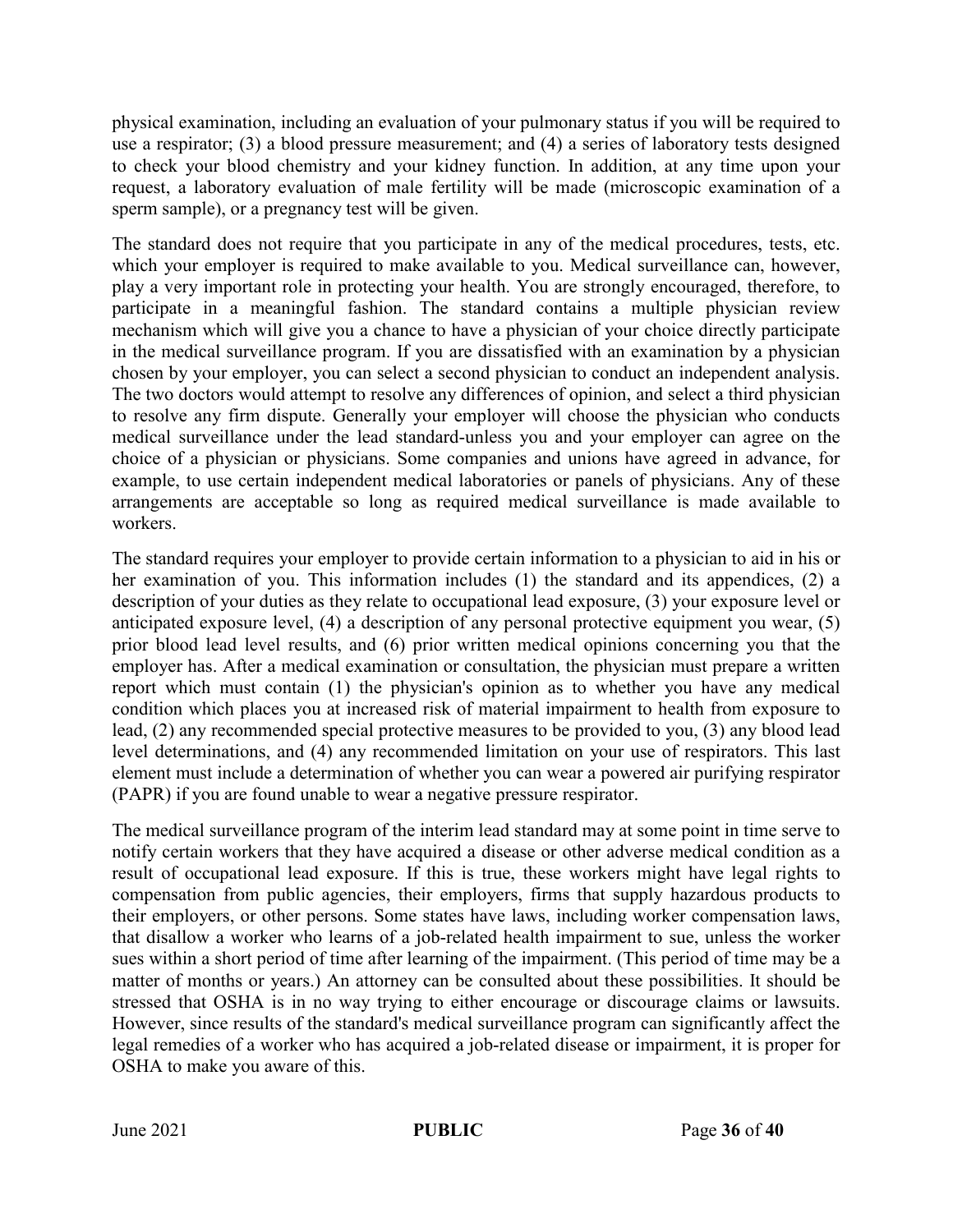The medical surveillance section of the standard also contains provisions dealing with chelation. Chelation is the use of certain drugs (administered in pill form or injected into the body) to reduce the amount of lead absorbed in body tissues. Experience accumulated by the medical and scientific communities has largely confirmed the effectiveness of this type of therapy for the treatment of very severe lead poisoning. On the other hand, it has also been established that there can be a long list of extremely harmful side effects associated with the use of chelating agents. The medical community has balanced the advantages and disadvantages resulting from the use of chelating agents in various circumstances and has established when the use of these agents is acceptable. The standard includes these accepted limitations due to a history of abuse of chelation therapy by some lead companies. The most widely used chelating agents are calcium disodium EDTA, (Ca Na2 EDTA), Calcium Disodium Versenate (Versenate), and dpenicillamine (pencillamine or Cupramine).

The standard prohibits "prophylactic chelation'' of any employee by any person the employer retains, supervises or controls. "Prophylactic chelation'' is the routine use of chelating or similarly acting drugs to prevent elevated blood levels in workers who are occupationally exposed to lead, or the use of these drugs to routinely lower blood lead levels to predesignated concentrations believed to be "safe''. It should be emphasized that where an employer takes a worker who has no symptoms of lead poisoning and has chelation carried out by a physician (either inside or outside of a hospital) solely to reduce the worker's blood lead level, that will generally be considered prophylactic chelation. The use of a hospital and a physician does not mean that prophylactic chelation is not being performed. Routine chelation to prevent increased or reduce current blood lead levels is unacceptable whatever the setting.

The standard allows the use of "therapeutic'' or "diagnostic'' chelation if administered under the supervision of a licensed physician in a clinical setting with thorough and appropriate medical monitoring. Therapeutic chelation responds to severe lead poisoning where there are marked symptoms. Diagnostic chelation involves giving a patient a dose of the drug then collecting all urine excreted for some period of time as an aid to the diagnosis of lead poisoning.

In cases where the examining physician determines that chelation is appropriate, you must be notified in writing of this fact before such treatment. This will inform you of a potentially harmful treatment, and allow you to obtain a second opinion.

## **IX. Medical Removal Protection-Paragraph (K)**

Excessive lead absorption subjects you to increased risk of disease. Medical removal protection (MRP) is a means of protecting you when, for whatever reasons, other methods, such as engineering controls, work practices, and respirators, have failed to provide the protection you need. MRP involves the temporary removal of a worker from his or her regular job to a place of significantly lower exposure without any loss of earnings, seniority, or other employment rights or benefits. The purpose of this program is to cease further lead absorption and allow your body to naturally excrete lead which has previously been absorbed. Temporary medical removal can result from an elevated blood lead level, or a medical opinion. For up to 18 months, or for as long as the job the employee was removed from lasts, protection is provided as a result of either form of removal. The vast majority of removed workers, however, will return to their former jobs long before this eighteen month period expires.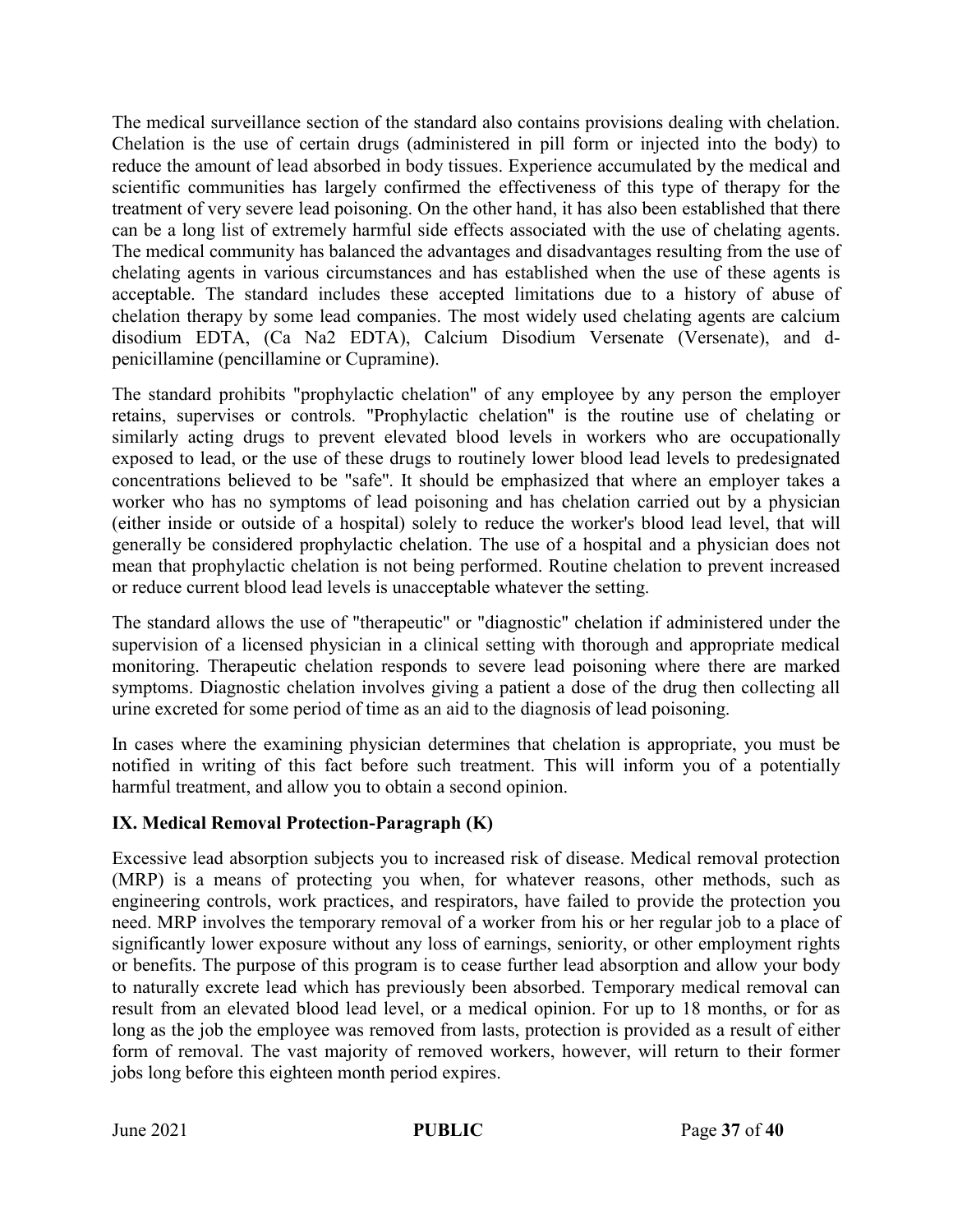You may also be removed from exposure even if your blood lead level is below 50 µg/dl if a final medical determination indicates that you temporarily need reduced lead exposure for medical reasons. If the physician who is implementing your employers medical program makes a final written opinion recommending your removal or other special protective measures, your employer must implement the physician's recommendation. If you are removed in this manner, you may only be returned when the doctor indicates that it is safe for you to do so.

The standard does not give specific instructions dealing with what an employer must do with a removed worker. Your job assignment upon removal is a matter for you, your employer and your union (if any) to work out consistent with existing procedures for job assignments. Each removal must be accomplished in a manner consistent with existing collective bargaining relationships. Your employer is given broad discretion to implement temporary removals so long as no attempt is made to override existing agreements. Similarly, a removed worker is provided no right to veto an employer's choice which satisfies the standard.

In most cases, employers will likely transfer removed employees to other jobs with sufficiently low lead exposure. Alternatively, a worker's hours may be reduced so that the time weighted average exposure is reduced, or he or she may be temporarily laid off if no other alternative is feasible.

In all of these situations, MRP benefits must be provided during the period of removal-i.e., you continue to receive the same earnings, seniority, and other rights and benefits you would have had if you had not been removed. Earnings include more than just your base wage; it includes overtime, shift differentials, incentives, and other compensation you would have earned if you had not been removed. During the period of removal you must also be provided with appropriate follow-up medical surveillance. If you were removed because your blood lead level was too high, you must be provided with a monthly blood test. If a medical opinion caused your removal, you must be provided medical tests or examinations that the doctor believes to be appropriate. If you do not participate in this follow up medical surveillance, you may lose your eligibility for MRP benefits.

When you are medically eligible to return to your former job, your employer must return you to your "former job status.'' This means that you are entitled to the position, wages, benefits, etc., you would have had if you had not been removed. If you would still be in your old job if no removal had occurred that is where you go back. If not, you are returned consistent with whatever job assignment discretion your employer would have had if no removal had occurred. MRP only seeks to maintain your rights, not expand them or diminish them.

If you are removed under MRP and you are also eligible for worker compensation or other compensation for lost wages, your employer's MRP benefits obligation is reduced by the amount that you actually receive from these other sources. This is also true if you obtain other employment during the time you are laid off with MRP benefits.

The standard also covers situations where an employer voluntarily removes a worker from exposure to lead due to the effects of lead on the employee's medical condition, even though the standard does not require removal. In these situations MRP benefits must still be provided as though the standard required removal. Finally, it is important to note that in all cases where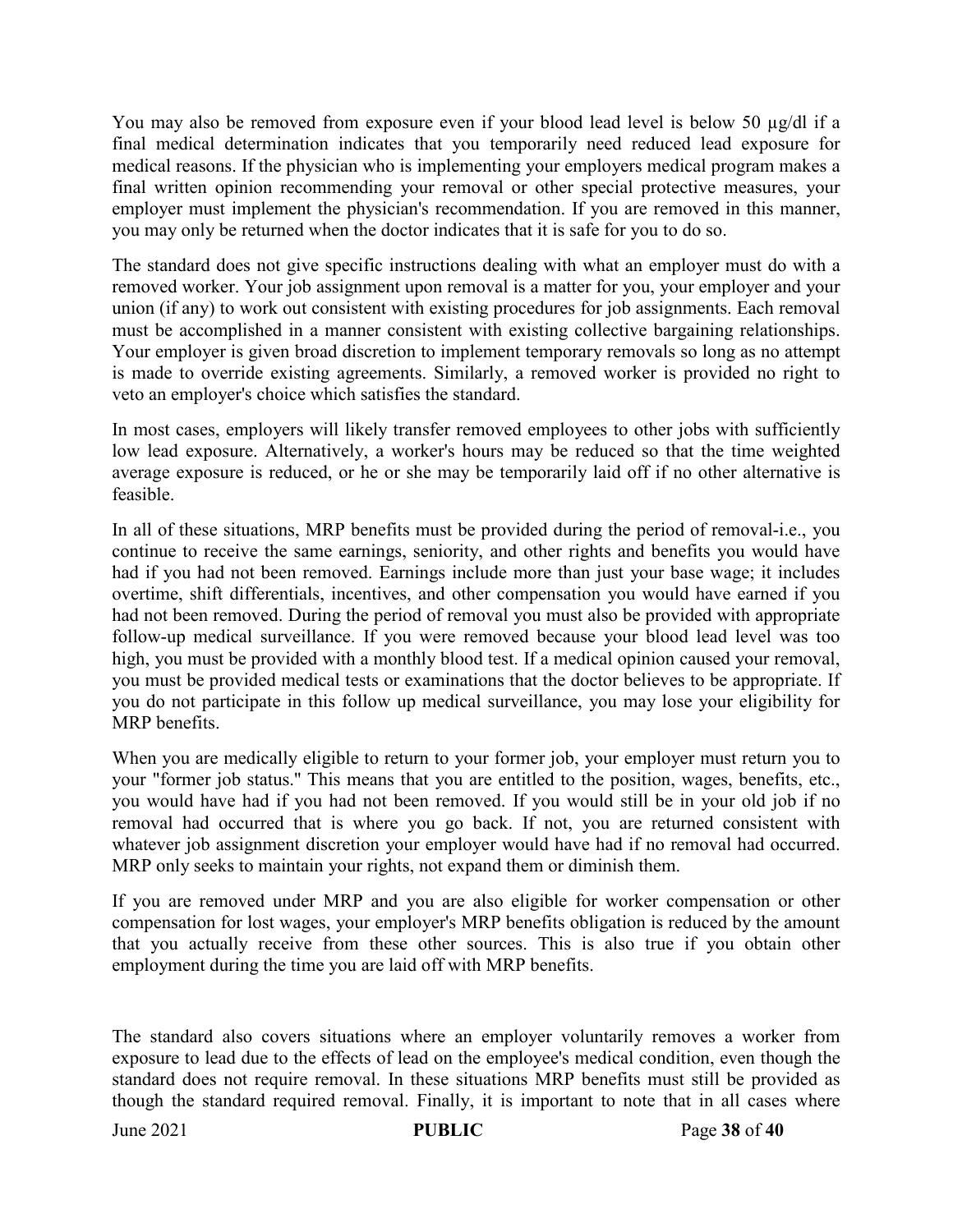removal is required, respirators cannot be used as a substitute. Respirators may be used before removal becomes necessary, but not as an alternative to a transfer to a low exposure job, or to a lay-off with MRP benefits.

#### **X. Employee Information and Training-Paragraph (L)**

Your employer is required to provide an information and training program for all employees exposed to lead above the action level or who may suffer skin or eye irritation from lead compounds such as lead arsenate or lead azide. The program must train these employees regarding the specific hazards associated with their work environment, protective measures which can be taken, including the contents of any compliance plan in effect, the danger of lead to their bodies (including their reproductive systems), and their rights under the standard. All employees must be trained prior to initial assignment to areas where there is a possibility of exposure over the action level.

This training program must also be provided at least annually thereafter unless further exposure above the action level will not occur.

### **XI. Signs-Paragraph (M)**

The standard requires that the following warning sign be posted in work areas where the exposure to lead exceeds the PEL:

#### WARNING LEAD WORK AREA POISON NO SMOKING OR EATING

These signs are to be posted and maintained in a manner which assures that the legend is readily visible.

## **XII. Recordkeeping-Paragraph (N)**

Your employer is required to keep all records of exposure monitoring for airborne lead. These records must include the name and job classification of employees measured, details of the sampling and analytical techniques, the results of this sampling, and the type of respiratory protection being worn by the person sampled. Such records are to be retained for at least 30 years. Your employer is also required to keep all records of biological monitoring and medical examination results. These records must include the names of the employees, the physician's written opinion, and a copy of the results of the examination. Medical records must be preserved and maintained for the duration of employment plus 30 years. However, if the employee's duration of employment is less than one year, the employer need not retain that employee's medical records beyond the period of employment if they are provided to the employee upon termination of employment.

Recordkeeping is also required if you are temporarily removed from your job under the medical removal protection program. This record must include your name and social security number, the date of your removal and return, how the removal was or is being accomplished, and whether or not the reason for the removal was an elevated blood lead level. Your employer is required to keep each medical removal record only for as long as the duration of an employee's employment.